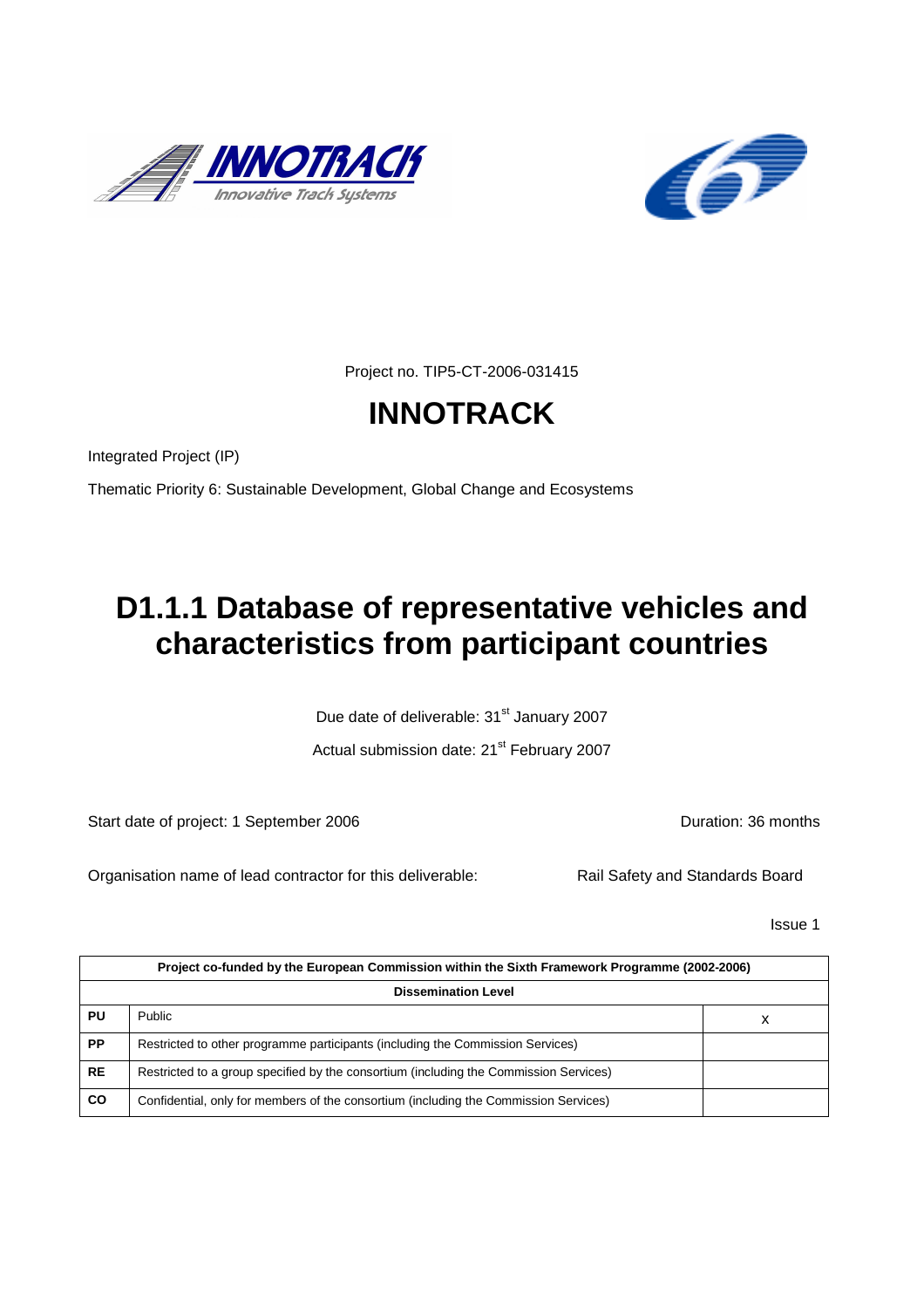## **Table of Contents**

| 3 <sub>1</sub> |                                                                                                   |  |
|----------------|---------------------------------------------------------------------------------------------------|--|
|                | 3.3                                                                                               |  |
| 4.             |                                                                                                   |  |
| 5.             |                                                                                                   |  |
|                | Annex 3: Vehicles Characteristics Database - Summary Information of Representative EU Vehicles 11 |  |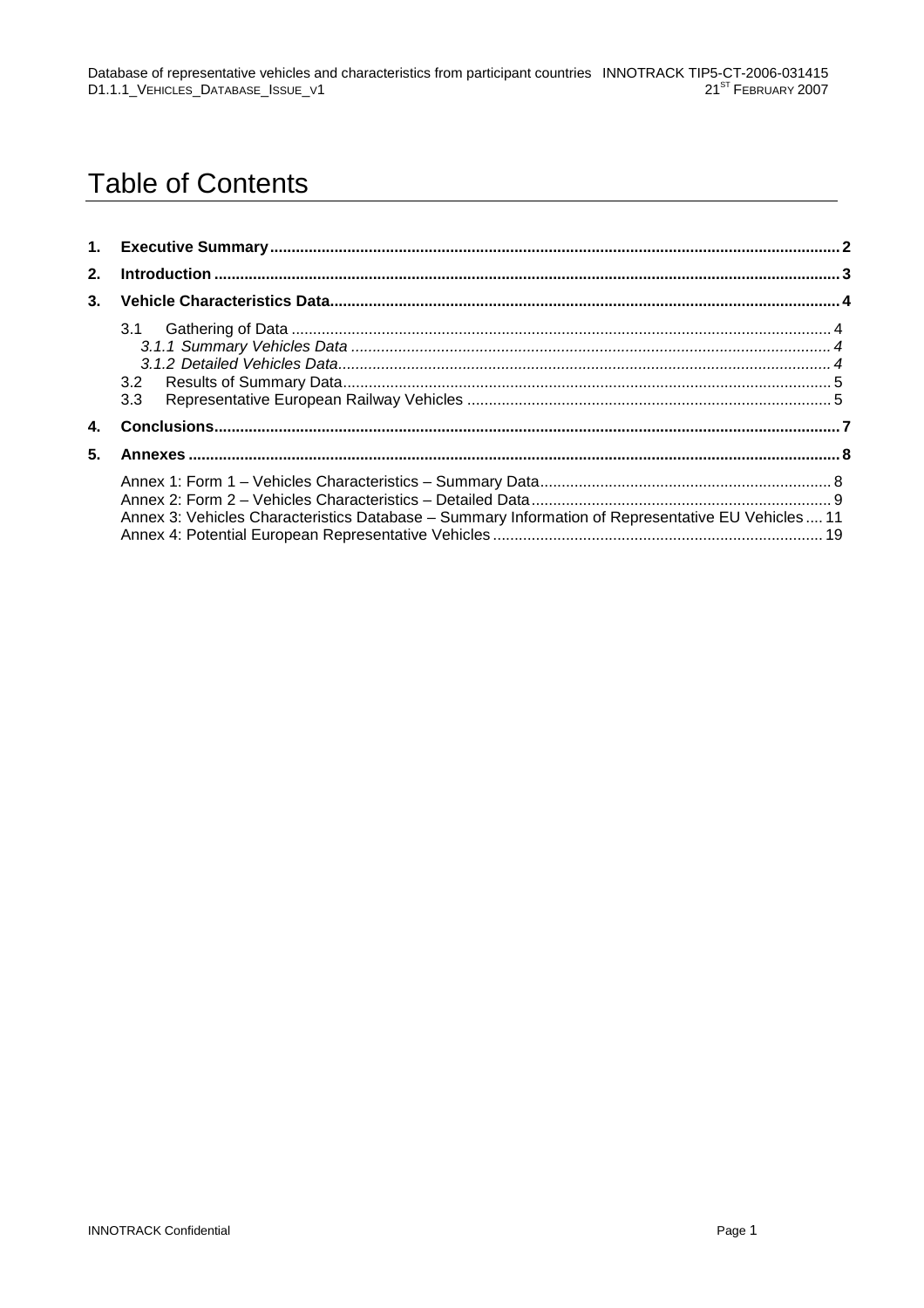## 1. Executive Summary

One of the key objectives of SP1 is to verify that the technical solutions developed in Innotrack to reduce infrastructure costs have successfully addressed the root causes within the railway system and are suitable for a wide range of present and future traffic conditions across Europe

WP 1.1 is to gather the vehicle characteristic information that would enable Innotrack to ensure that any technical solutions are suitable for present and future traffic with the wide range of vehicle characteristics possible in Europe.

To help achieve this objective, this report provides the deliverable D1.1.1: "Database of representative vehicle types and characteristics from participant countries." The collection of European railways vehicle data from the countries of partner organisations was planned in two stages using two forms which were designed in consultation with representatives from the other Innotrack work packages.

The first form, which was to be completed for this report, was for recording summary data on the range of representative vehicles that are used in the participant countries that should be taken into account in Innotrack's assessment of track deterioration. This included vehicles which are representative of vehicles most commonly used in service, key new vehicle designs proposed for use in service in the next 5 -20 years and vehicles or vehicle defects which produce most damage of the infrastructure. The second form, which was not for completion at this stage, is for gathering far more detailed data for selected representative European vehicles.

A database of summary vehicle data has been developed which should help to enable the vehicles team to select representative European vehicles. It is clear, however, that the gathering of the more detailed data and vehicles models required is not going to be easy either due to commercial sensitivities or just a lack of adequate data in some instances. It is proposed that, where commercial sensitivities exist, some manufacturers could carry out track degradation modelling themselves and provide the output data to the Innotrack team. The Innotrack team could then develop and tune generic models which give the same output data as the commercial modelling has predicted.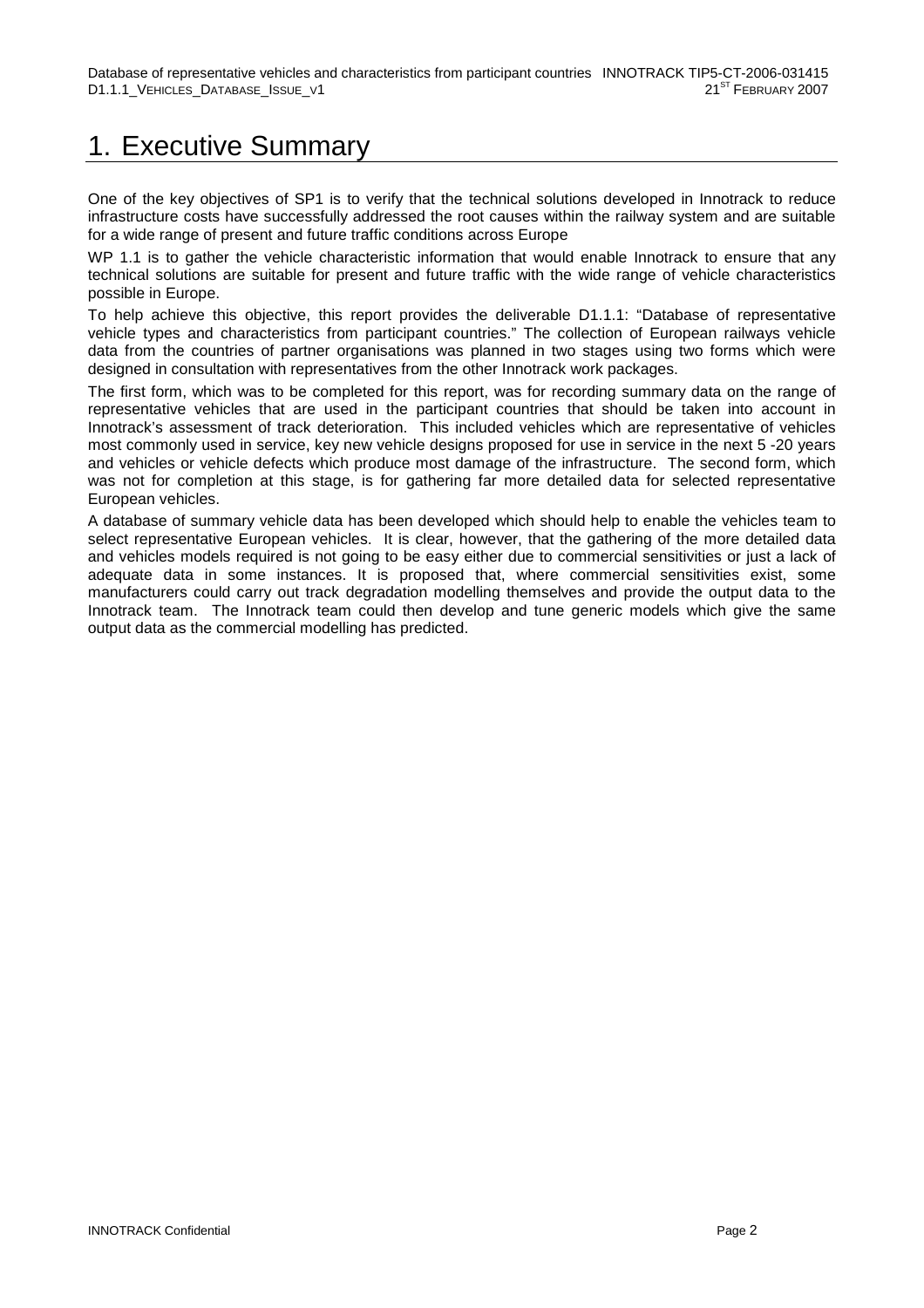## 2. Introduction

The objectives of SP1 are;

- 1. To categorise the key degradation conditions chosen by the participating Infrastructure Managers
- 2. To determine the root causes of these degradation conditions by modelling at an appropriate level
- 3. To develop a relational database of information developed in SP1 and SP6
- 4. To verify that the technical solutions have successfully addressed the root causes within the railway system context, and are suitable for a wide range of present and future traffic conditions across Europe

WP 1.1 is to gather the vehicle characteristics that would enable Innotrack to ensure that any technical solutions are suitable for present and future traffic with the wide range of vehicle characteristics that exist in Europe.

To enable WP1.1 of Innotrack to provide its deliverables, and in this instance D1.1.1: "Database of representative vehicle types and characteristics from participant countries," the collection of European railways vehicles data was planned in two stages using two forms which were designed in consultation with representatives from the other Innotrack work packages.

The main subject of this report is the gathering of summary vehicle data of representative vehicles from the railways of partner countries. Form 1 (Annex 1) was for recording summary data on the range of representative vehicles that are used in the participant countries that should be taken into account in Innotrack's assessment of track deterioration. This included:

- 1. vehicles which are representative of vehicles most commonly used in service
- 2. key new vehicle designs proposed for use in service in the next 5 -20 years
- 3. vehicles or vehicle defects which produce most damage of the infrastructure.

Form 1 was to be completed by the partner organisations for each selected vehicle, providing as much of the required data as possible. This data was to enable the Innotrack vehicles team to identify a selection of around 22 vehicles that could be representative of the characteristics of the full range of European railway vehicles.

Form 2 (Annex 2) was developed and distributed at the same time as Form 1 to identify data that could be required for the detailed modelling and analysis using the selected representative European vehicles in the work for the other Innotrack work packages. Although the detailed Form 2 was sent out with Form 1 this was only to illustrate the data that could eventually be required for modelling vehicle track forces and track deterioration.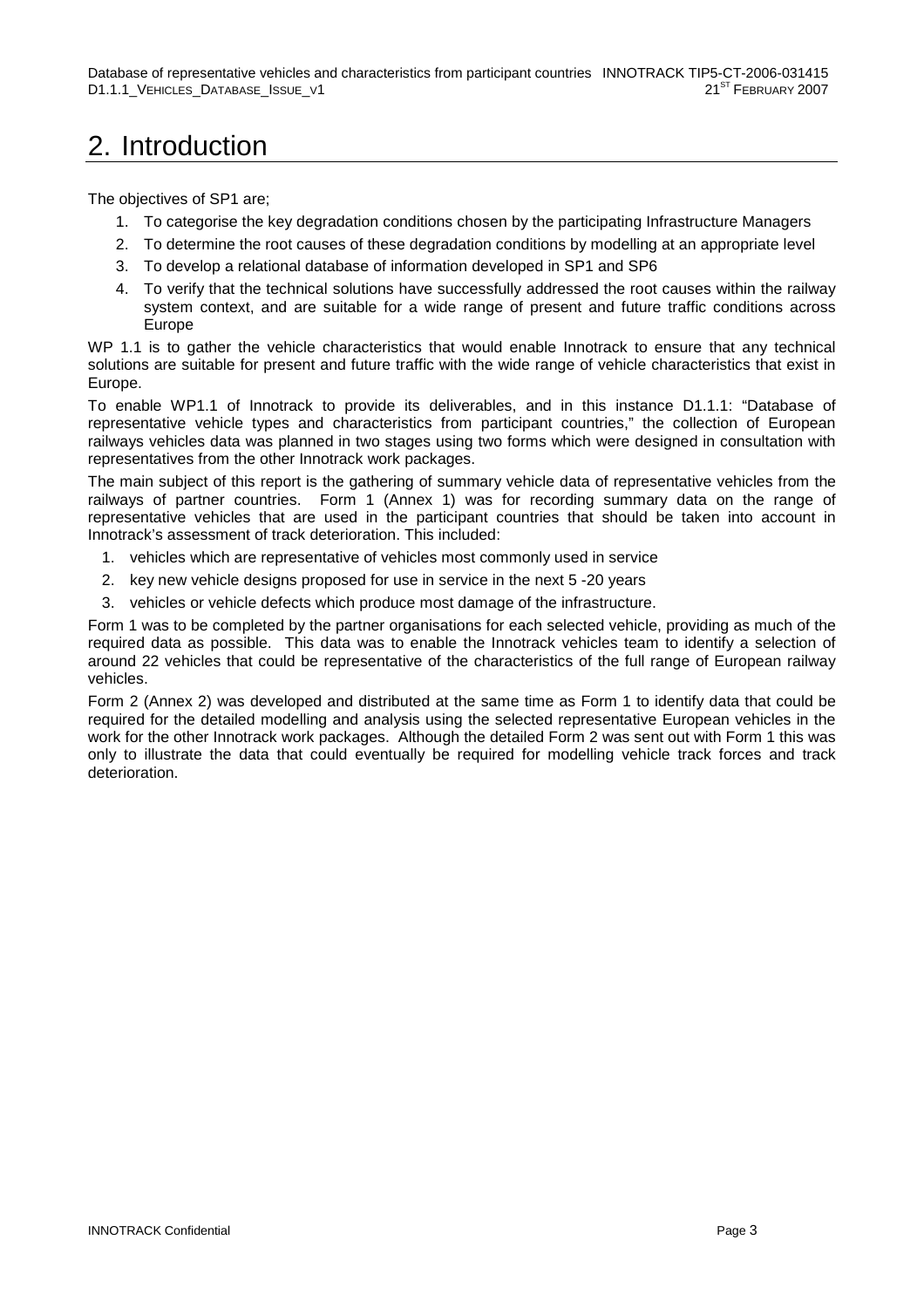## 3. Vehicle Characteristics Data

### 3.1 Gathering of Data

#### 3.1.1 Summary Vehicles Data

Form 1 (Annex 1) was for recording summary data on the range of representative vehicles that are used in the participant countries that should be taken into account in Innotrack's assessment of track deterioration. This included:

- 1. vehicles which are representative of vehicles most commonly used in service
- 2. key new vehicle designs proposed for use in service in the next 5 -20 years
- 3. vehicles or vehicle defects which produce most damage of the infrastructure.

It was proposed that the railway vehicles might include:

- Electric Multiple Units (EMUs) 2 vehicles with high or low yaw stiffnesses for high or lower speeds
- Locomotives 2 vehicles Freight Co-Co and Higher Speed Bo-Bo
- Trailer Coach 2 vehicles New and Old or high speed and standard service
- Diesel Multiple Unit standard or articulated
- Double Decker Train
- High Speed Train Tilting and non-tilting
- Freight wagons 2 vehicles 4-axle and 2 -axle

This could have given around 14 vehicles from each country plus examples of particularly damaging vehicle as well as older designs that still had significant life.

The Form 1 was to be completed for each selected vehicle, providing as much of the required data as possible. This data was to enable the Innotrack vehicles team to identify a selection of around 22 vehicles that could be representative of the characteristics of the full range of European railway vehicles.

Where data for particular countries was not made available or all the required data not specified then the vehicles team sought for representative vehicles or additional data in Jane's World Railways and railway internet sites.

#### 3.1.2 Detailed Vehicles Data

Form 2 (Annex 2) was developed at the same time as Form 1 to identify data that could be required for the detailed modelling and analysis using the selected representative European vehicles in the work for the other work packages. Although the detailed Form 2 was sent out with Form 1, this was only to illustrate the data that could eventually be required for modelling vehicle track forces and track deterioration.

The exact data gathered is dependent on the type of modelling required by SP2-6. However, it seemed clear that a broad selection of representative vehicles, which allow a range of vehicle masses, unsprung masses and yaw stiffnesses, would be required:

- Suburban Multiple Units 4 designs
- High Speed Trains 2 designs
- Pendolino type tilting vehicles 2 designs
- Locos 4 designs
- Coaches 2 designs
- Freight Wagons 4 designs
- Other (novel bogies) 2 designs
- New train proposals 2 designs

Making a total of at least 22 generic / representative vehicles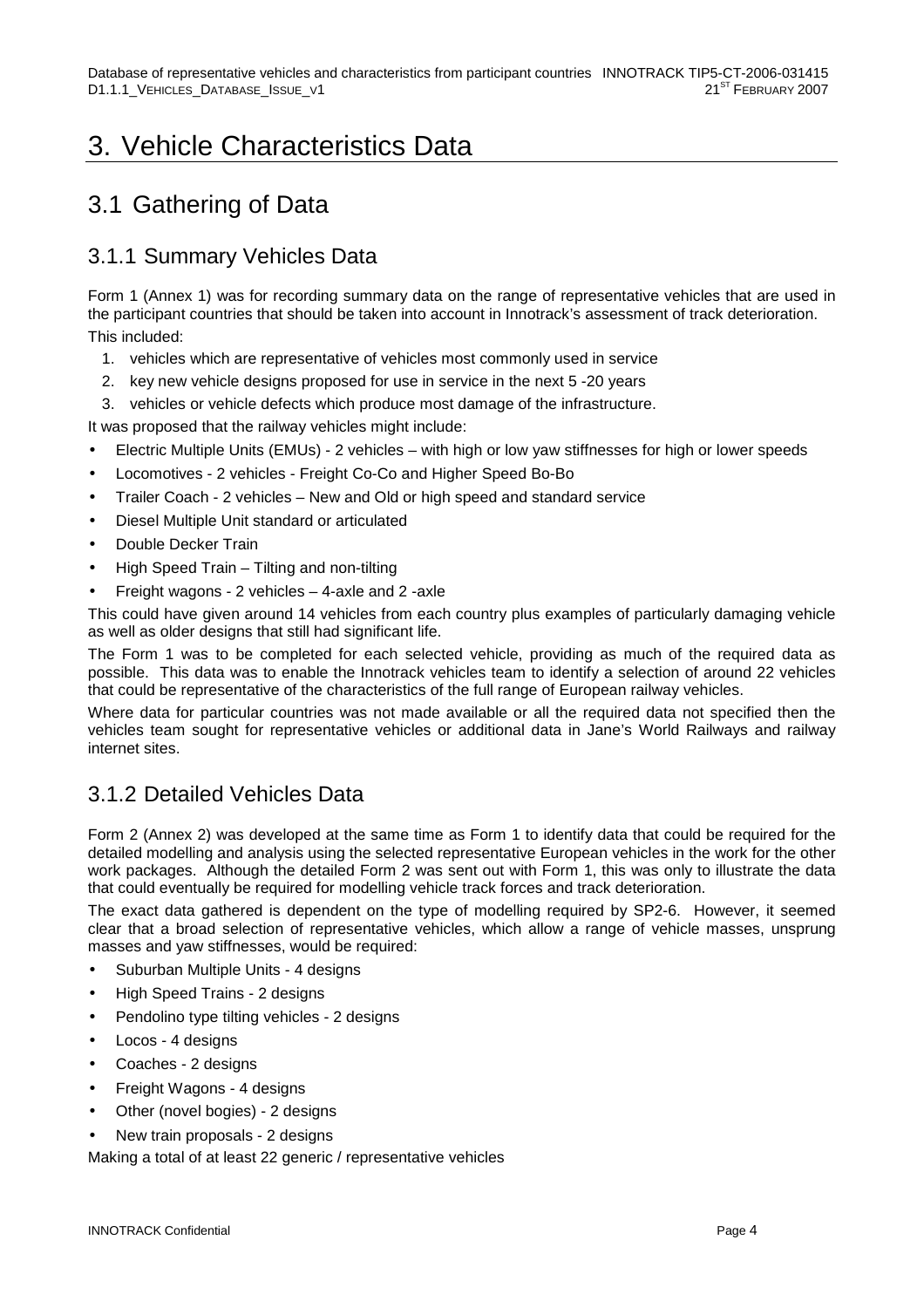### 3.2 Results of Summary Data

Summary vehicle characteristic information was provided by some of the participant countries and additional data was added to this during December 2006and January 2007. A spreadsheet of data obtained for the representative vehicles of each country, which forms the deliverable for D1.1.1, is given in Annex 3. This data may be updated as the results from the Infrastructure Managers' workshops become available as they may identify particularly damaging vehicles and defects which WP1.1 should include in its assessment and modelling.

A comprehensive range of rolling stock has been obtained which identifies representative vehicles of all types including new and old designs, high and low speeds, light and heavy axleloads, and low and high yaw stiffness bogies. Although the Czech Republic and Spain have been able to provide some very helpful train data, only Sweden, Austria and UK which have been able to provide any data on bogie suspensions, yaw stiffness and the potential availability of vehicle dynamics models.

The data included in this spreadsheet with some additional available data is to be included in the Innotrack information databases.

In order to ensure that the range of vehicle models finally employed in SP1 is representative of the pan-European vehicle fleet, it is proposed to use 'generic' vehicle models to represent the range of key parameters identified from the database. Thus it may be established, for example, that 'typical' modern European EMUs have unsprung masses, primary yaw stiffnesses etc within a particular range of values. A generic EMU model can be quickly modified to represent the low, average and high end of this range of values allowing prediction of the range of conditions under which infrastructure must perform on a Europewide basis. Use of generic vehicle models has a number of advantages:

- They can be used to represent a range of conditions rather than a single vehicle type
- They avoid the need to obtain commercially sensitive vehicle models of current rolling stock
- They can easily be modified to extrapolate to future vehicle design
- Their validity can quickly be checked by comparison with results from existing detailed vehicle models

Generic vehicle models will not, of course, fully replicate the exact behaviour of an individual vehicle type and the level of modelling for which they are employed should be carefully considered. However, wheel-rail forces are generally dependent on a relatively small number of vehicle parameters (for example vehicle mass, primary yaw stiffness and bogie wheelbase). Recent UK experience has shown that such generic models can be used successfully to represent a wide range of modern passenger vehicles. This is undoubtedly aided by the fact that such vehicles generally use common suspension arrangements and are (relatively) linear. What is less clear at this stage is whether this approach can be extended to common freight vehicles suspensions. These are generally reliant on complex and non-linear friction damping arrangements. It is proposed that MMU should conduct a brief investigation into the validity of using 'generic' models to represent these vehicle types.

### 3.3 Representative European Railway Vehicles

Once all the remaining data from Infrastructure managers has been assembled and analysed then a final selection of representative European Railway vehicles can be made. These should include different ages, speeds and weights of vehicles. However the selection will be dependent on how easily the detailed data and associated vehicle models (or outputs from vehicle models) might be obtained from railways and manufacturers.

The first stages in achieving this deliverable will be achieving agreement on the types of modelling that is to be carried out within Innotrack and to identify the representative European vehicles for which detailed data is obtainable. As a preliminary assessment, examples of potential vehicles that could be selected have been listed in Annex 4. This demonstrates that we do have summary data for a sufficient range of vehicles out of which the European representative vehicles could be selected. Annex 4 is only given to demonstrate a potential list of representative vehicles that might be selected.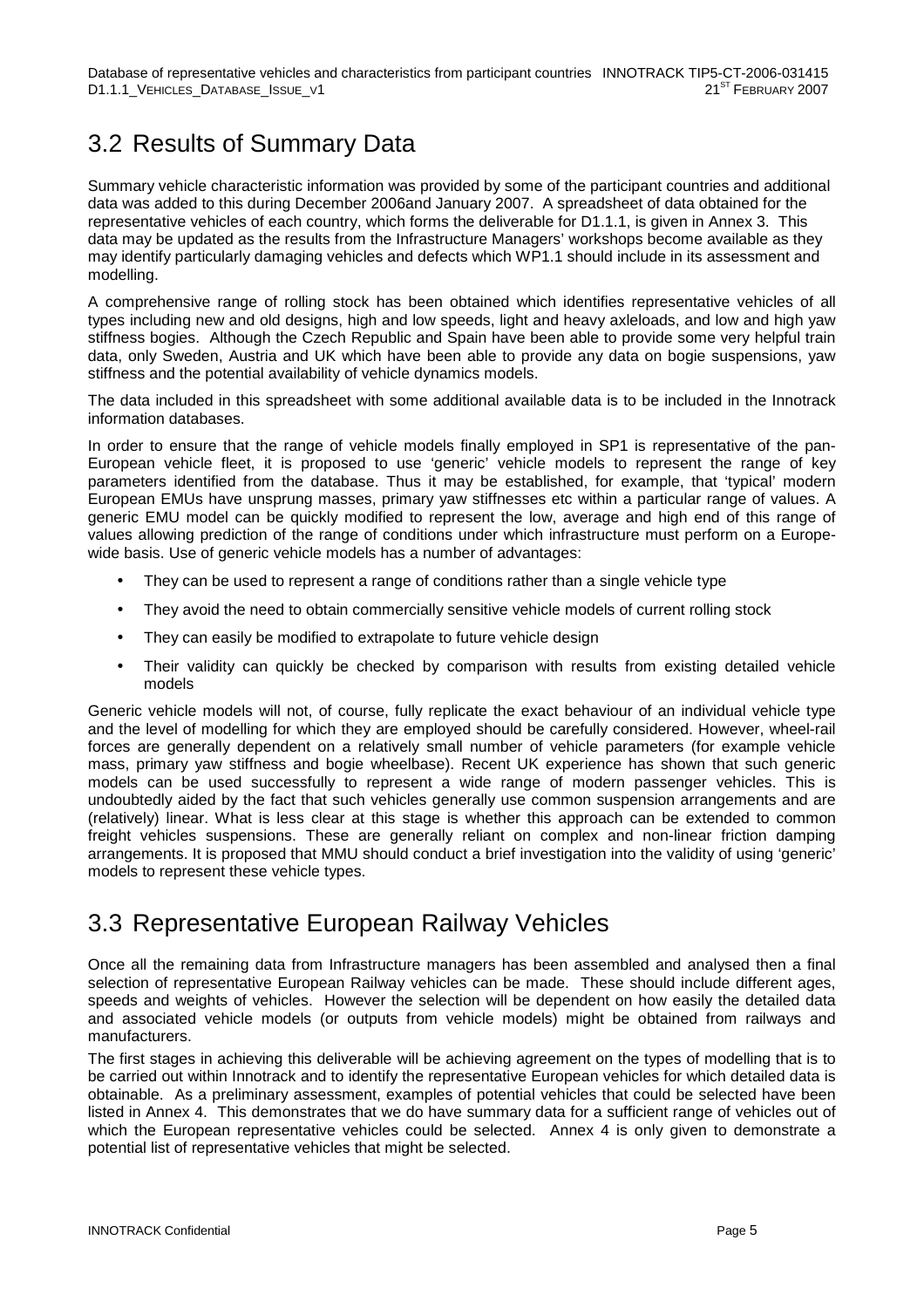Database of representative vehicles and characteristics from participant countries INNOTRACK TIP5-CT-2006-031415<br>D1.1.1 VEHICLES DATABASE ISSUE V1 D1.1.1\_VEHICLES\_DATABASE\_ISSUE\_V1

The issue of future vehicle design requires some further consideration. There is some evidence (at least in the UK) that the trend is to procure heavier, stiffer and more powerful vehicles and this has important implications for the future performance requirements of European rail infrastructure. It is proposed to carry out some further investigations in this area to establish trends, perhaps covering a 30 year time span (i.e. the typical life of a vehicle, but looking back 15 years and forward 15 years). This would allow the modelling tasks to represent this important aspect of future infrastructure performance more fully.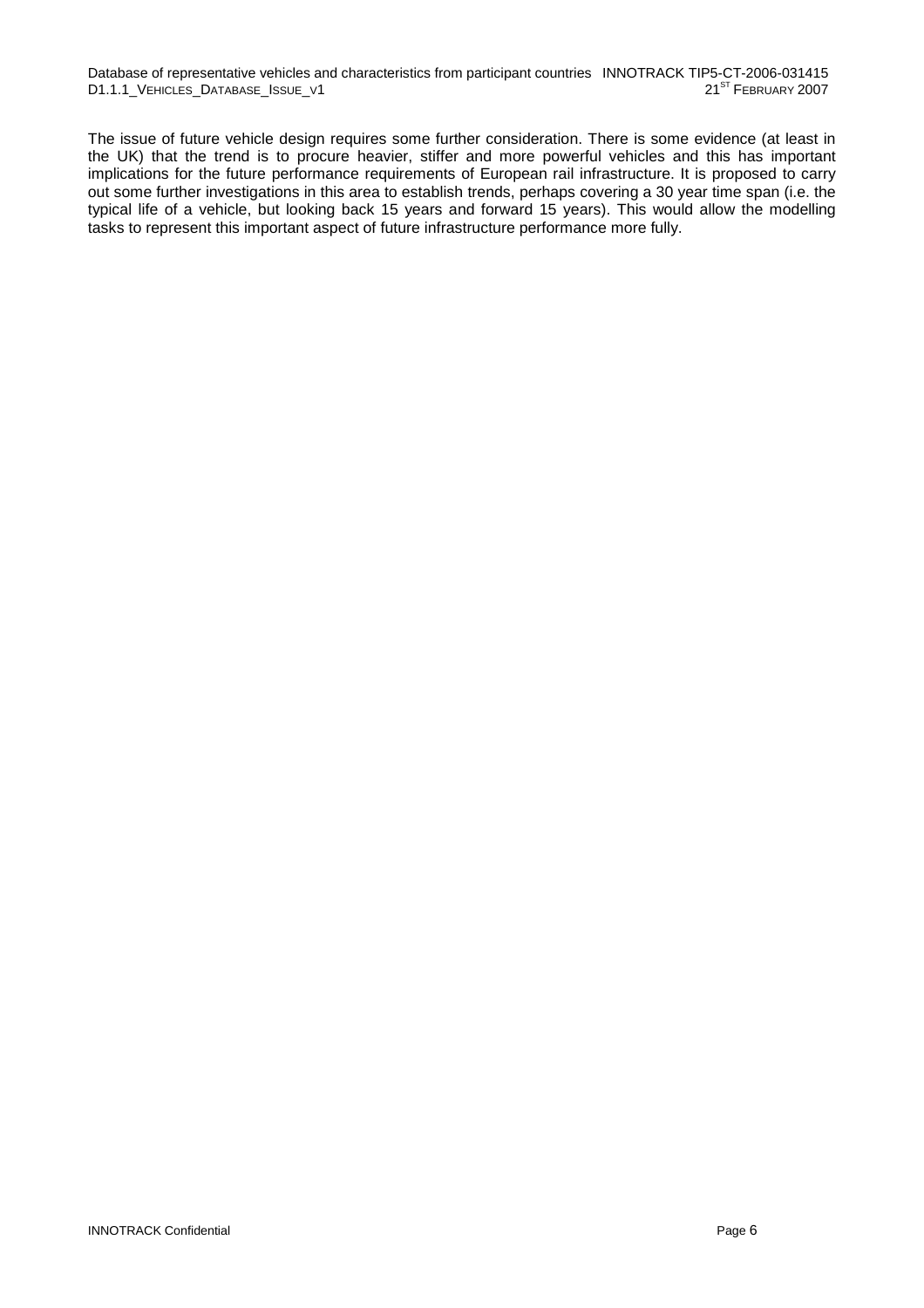## 4. Conclusions

- 1. A database of summary data for representative vehicles has been assembled and is presented in this report.
- 2. The range of vehicles selected covers the full range of vehicles that might be required for selecting the European railway vehicles required for infrastructure damage modelling in Innotrack.
- 3. Only very few of the responses received so far for vehicle characteristics indicate the existence of dynamics models or the availability of detailed data.
- 4. Where detailed vehicle data is commercially sensitive, manufactures may be asked to carry out modelling work themselves and to provide the output results. The Innotrack team could develop generic models which produced the same outputs as provided by the manufacturers from their modelling work.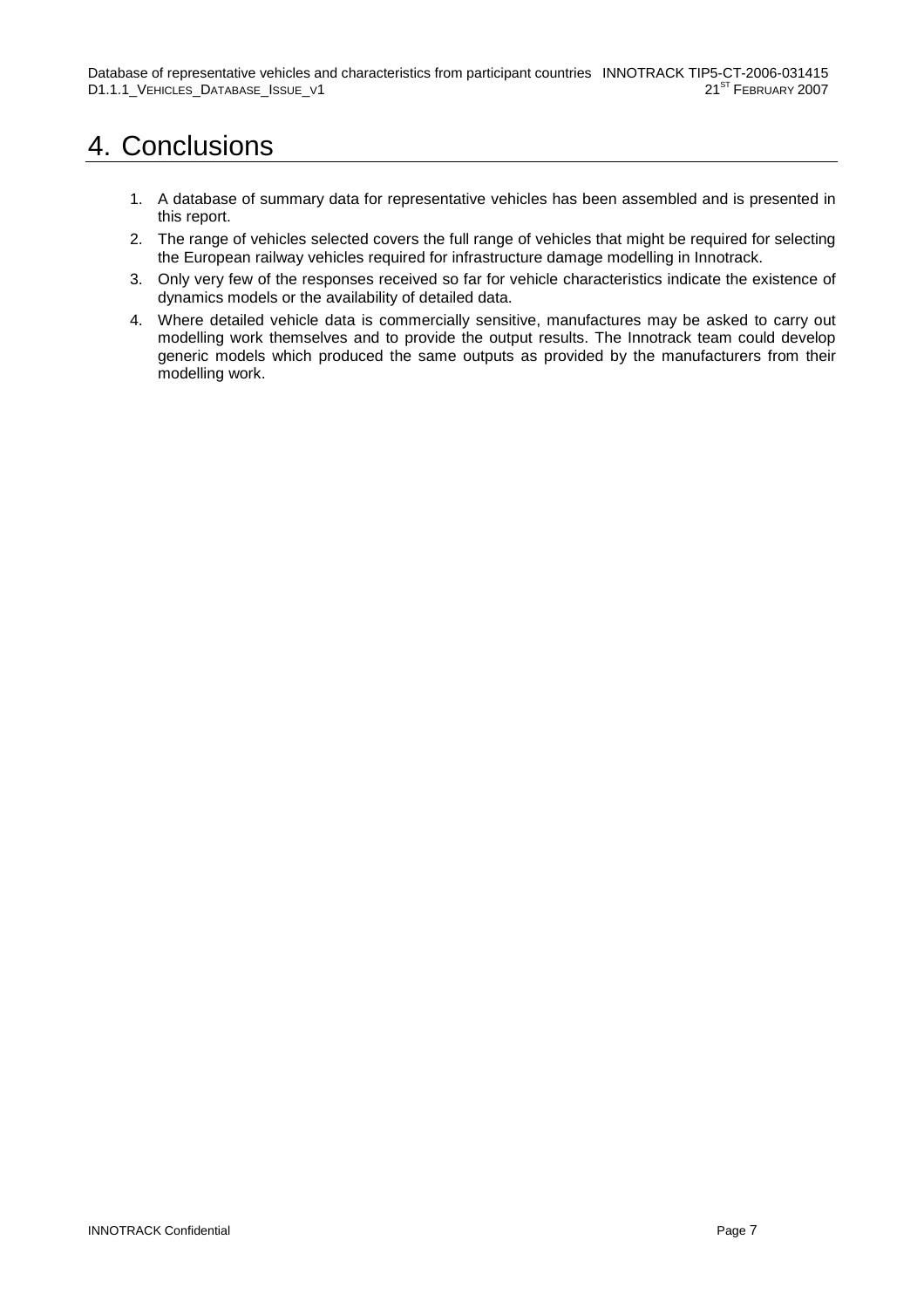### 5. Annexes

## Annex 1: Form 1 – Vehicles Characteristics – Summary Data

|                                    | <b>THE INNOTRACT</b>                                                             | <b>WP1.1</b>   | <b>Vehicle Characteristics</b><br>Please identify between 10 - 20 vehicles which are representative of the full range of current<br>and future trains operating on your national rail infrastructure. This should include key examples<br>of damaging vehicles or defects. For each representative vehicle please complete Form 1 |                                                     |            |                                                     |                      |                                 |       |                      |  |  |
|------------------------------------|----------------------------------------------------------------------------------|----------------|-----------------------------------------------------------------------------------------------------------------------------------------------------------------------------------------------------------------------------------------------------------------------------------------------------------------------------------|-----------------------------------------------------|------------|-----------------------------------------------------|----------------------|---------------------------------|-------|----------------------|--|--|
|                                    | Form 1: Summary Data                                                             |                |                                                                                                                                                                                                                                                                                                                                   |                                                     |            | <b>Draft</b>                                        |                      | 1.1                             |       |                      |  |  |
|                                    | Vehicle: (e.g.: Class 150)                                                       |                |                                                                                                                                                                                                                                                                                                                                   |                                                     |            | <b>Comments to Andrew Jablonski and Julian Stow</b> |                      |                                 |       |                      |  |  |
| <b>Country:</b>                    |                                                                                  |                |                                                                                                                                                                                                                                                                                                                                   | andrew.jablonski@ntlworld.com<br>j.m.stow@mmu.ac.uk |            |                                                     |                      |                                 |       |                      |  |  |
|                                    |                                                                                  |                |                                                                                                                                                                                                                                                                                                                                   |                                                     |            |                                                     |                      |                                 |       |                      |  |  |
|                                    |                                                                                  |                |                                                                                                                                                                                                                                                                                                                                   |                                                     |            |                                                     |                      |                                 |       |                      |  |  |
|                                    |                                                                                  |                |                                                                                                                                                                                                                                                                                                                                   | <b>Vehicle</b>                                      |            |                                                     |                      |                                 |       |                      |  |  |
|                                    | Vehicle                                                                          | Example        |                                                                                                                                                                                                                                                                                                                                   |                                                     |            |                                                     |                      |                                 |       |                      |  |  |
| SA <sub>1</sub>                    | Vehicle Type                                                                     |                | Select:-                                                                                                                                                                                                                                                                                                                          | <b>DMU</b>                                          | <b>EMU</b> | <b>Inter City</b>                                   | <b>Trailer Coach</b> | Freight Wagon                   | Loco  | Other                |  |  |
| SA <sub>2</sub>                    | Date vehicles represented by this                                                | 1992-96        |                                                                                                                                                                                                                                                                                                                                   |                                                     |            |                                                     |                      |                                 |       |                      |  |  |
| SA3                                | vehicle entered service<br>Reason for selection                                  |                | Select:-                                                                                                                                                                                                                                                                                                                          | Common                                              | Damaging** | Important                                           |                      | Representative of many vehicles |       | Other                |  |  |
| SA4                                | Car Body (Laden)                                                                 |                |                                                                                                                                                                                                                                                                                                                                   |                                                     |            |                                                     |                      |                                 |       |                      |  |  |
|                                    |                                                                                  |                |                                                                                                                                                                                                                                                                                                                                   |                                                     |            |                                                     |                      |                                 |       |                      |  |  |
|                                    | <b>Vehicle Body</b>                                                              |                |                                                                                                                                                                                                                                                                                                                                   |                                                     |            |                                                     |                      |                                 |       |                      |  |  |
| SB <sub>1</sub><br>SB <sub>2</sub> | Mass<br>Vehicle Length (over buffers)                                            |                |                                                                                                                                                                                                                                                                                                                                   |                                                     |            |                                                     |                      |                                 |       | kg<br>m              |  |  |
|                                    |                                                                                  |                |                                                                                                                                                                                                                                                                                                                                   |                                                     |            |                                                     |                      |                                 |       |                      |  |  |
|                                    | <b>Bogie/Suspension</b>                                                          |                |                                                                                                                                                                                                                                                                                                                                   |                                                     |            |                                                     |                      |                                 |       |                      |  |  |
| SC <sub>1</sub>                    | <b>Wheel Diameter</b>                                                            |                |                                                                                                                                                                                                                                                                                                                                   |                                                     |            |                                                     |                      |                                 |       | mm                   |  |  |
| SC <sub>2</sub>                    | Number of axles (including wheel<br>arrangement)                                 | Bo-Bo<br>Co-Co |                                                                                                                                                                                                                                                                                                                                   |                                                     |            |                                                     |                      |                                 |       |                      |  |  |
| SC <sub>3</sub>                    | Any suspension information<br>(Bogie yaw stiffness?)                             |                | Select:-                                                                                                                                                                                                                                                                                                                          | Low<br>< 15                                         |            | Medium<br>$15 - 25$                                 |                      | High<br>$>25$                   |       | MNm/rad              |  |  |
| SC <sub>4</sub>                    | Unconventional Vehicle?                                                          |                | Select:-                                                                                                                                                                                                                                                                                                                          | Tilting                                             |            | Articulated                                         |                      | <b>Steering Bogie</b>           | Other |                      |  |  |
| SC <sub>5</sub>                    | Does a vehicle dynamics model exist                                              |                | Select:-                                                                                                                                                                                                                                                                                                                          | Yes                                                 |            | <b>No</b>                                           |                      | Don't Know                      |       |                      |  |  |
| SC6                                | for this vehicle?                                                                | <b>VAMPIRE</b> |                                                                                                                                                                                                                                                                                                                                   |                                                     |            |                                                     |                      |                                 |       |                      |  |  |
|                                    | If yes, what is the format of the model?                                         |                |                                                                                                                                                                                                                                                                                                                                   |                                                     |            |                                                     |                      |                                 |       |                      |  |  |
|                                    | Power/Braking                                                                    |                |                                                                                                                                                                                                                                                                                                                                   |                                                     |            |                                                     |                      |                                 |       |                      |  |  |
| SD <sub>1</sub>                    | Power Type (if applicable)                                                       |                | Select                                                                                                                                                                                                                                                                                                                            | <b>Diesel</b>                                       |            | <b>AC Electric</b>                                  |                      | <b>DC Electric</b>              | Other |                      |  |  |
| SD <sub>2</sub><br>SD <sub>3</sub> | Power/axle at rail                                                               |                |                                                                                                                                                                                                                                                                                                                                   |                                                     |            |                                                     |                      |                                 |       | kW<br>m/sec2         |  |  |
|                                    | Max service braking rate                                                         |                |                                                                                                                                                                                                                                                                                                                                   |                                                     |            |                                                     |                      |                                 |       |                      |  |  |
|                                    | Notes:                                                                           |                |                                                                                                                                                                                                                                                                                                                                   |                                                     |            |                                                     |                      |                                 |       |                      |  |  |
|                                    |                                                                                  |                |                                                                                                                                                                                                                                                                                                                                   |                                                     |            |                                                     |                      |                                 |       |                      |  |  |
|                                    |                                                                                  |                |                                                                                                                                                                                                                                                                                                                                   | <b>Operational Characteristics</b>                  |            |                                                     |                      |                                 |       |                      |  |  |
|                                    |                                                                                  |                |                                                                                                                                                                                                                                                                                                                                   |                                                     |            |                                                     |                      |                                 |       |                      |  |  |
|                                    | Service                                                                          |                |                                                                                                                                                                                                                                                                                                                                   |                                                     |            |                                                     |                      |                                 |       |                      |  |  |
| SE <sub>1</sub>                    | Maximum service speed (tare)                                                     |                |                                                                                                                                                                                                                                                                                                                                   |                                                     |            |                                                     |                      |                                 |       | km/hr                |  |  |
| SE <sub>2</sub>                    | Maximum service speed (laden)                                                    |                |                                                                                                                                                                                                                                                                                                                                   |                                                     |            |                                                     |                      |                                 |       | km/hr                |  |  |
| SE3<br>SE4                         | Routes Operated                                                                  |                | Select:-                                                                                                                                                                                                                                                                                                                          | Suburban                                            | Freight    | <b>Inter City</b>                                   | <b>High Speed</b>    | <b>Mixed Traffic</b>            | Other |                      |  |  |
| SE <sub>5</sub>                    | Number of similar vehicles in operation<br>Representative of % of national fleet |                |                                                                                                                                                                                                                                                                                                                                   |                                                     |            |                                                     |                      |                                 |       | %                    |  |  |
|                                    |                                                                                  |                |                                                                                                                                                                                                                                                                                                                                   |                                                     |            |                                                     |                      |                                 |       |                      |  |  |
|                                    | <b>Damaging Vehicles/Defects</b>                                                 |                |                                                                                                                                                                                                                                                                                                                                   |                                                     |            |                                                     |                      |                                 |       |                      |  |  |
| SF <sub>1</sub>                    | If damaging vehicle**<br>- description of problem on vehicle and                 |                |                                                                                                                                                                                                                                                                                                                                   |                                                     |            |                                                     |                      |                                 |       |                      |  |  |
|                                    | effect on infrastructure<br>Options<br>- wheel ovality?                          |                |                                                                                                                                                                                                                                                                                                                                   |                                                     |            |                                                     |                      | $\, >$                          |       | mm                   |  |  |
|                                    | - flats?                                                                         |                |                                                                                                                                                                                                                                                                                                                                   |                                                     |            |                                                     |                      | $\, >$                          |       | mm                   |  |  |
|                                    | - high axleload?                                                                 |                |                                                                                                                                                                                                                                                                                                                                   |                                                     |            |                                                     |                      |                                 |       | kg                   |  |  |
|                                    | - high unsprung mass?                                                            |                |                                                                                                                                                                                                                                                                                                                                   |                                                     |            |                                                     |                      |                                 |       | kg                   |  |  |
|                                    | - high yaw stiffness?                                                            |                |                                                                                                                                                                                                                                                                                                                                   |                                                     |            |                                                     |                      |                                 |       | MNm/rad              |  |  |
|                                    | - other?                                                                         |                |                                                                                                                                                                                                                                                                                                                                   |                                                     |            |                                                     |                      |                                 |       |                      |  |  |
|                                    | Notes:                                                                           |                |                                                                                                                                                                                                                                                                                                                                   |                                                     |            |                                                     |                      |                                 |       |                      |  |  |
|                                    |                                                                                  |                |                                                                                                                                                                                                                                                                                                                                   |                                                     |            |                                                     |                      |                                 |       |                      |  |  |
|                                    |                                                                                  |                |                                                                                                                                                                                                                                                                                                                                   |                                                     |            |                                                     |                      |                                 |       |                      |  |  |
|                                    |                                                                                  |                |                                                                                                                                                                                                                                                                                                                                   |                                                     |            |                                                     |                      |                                 |       | Version 1.1 31.10.06 |  |  |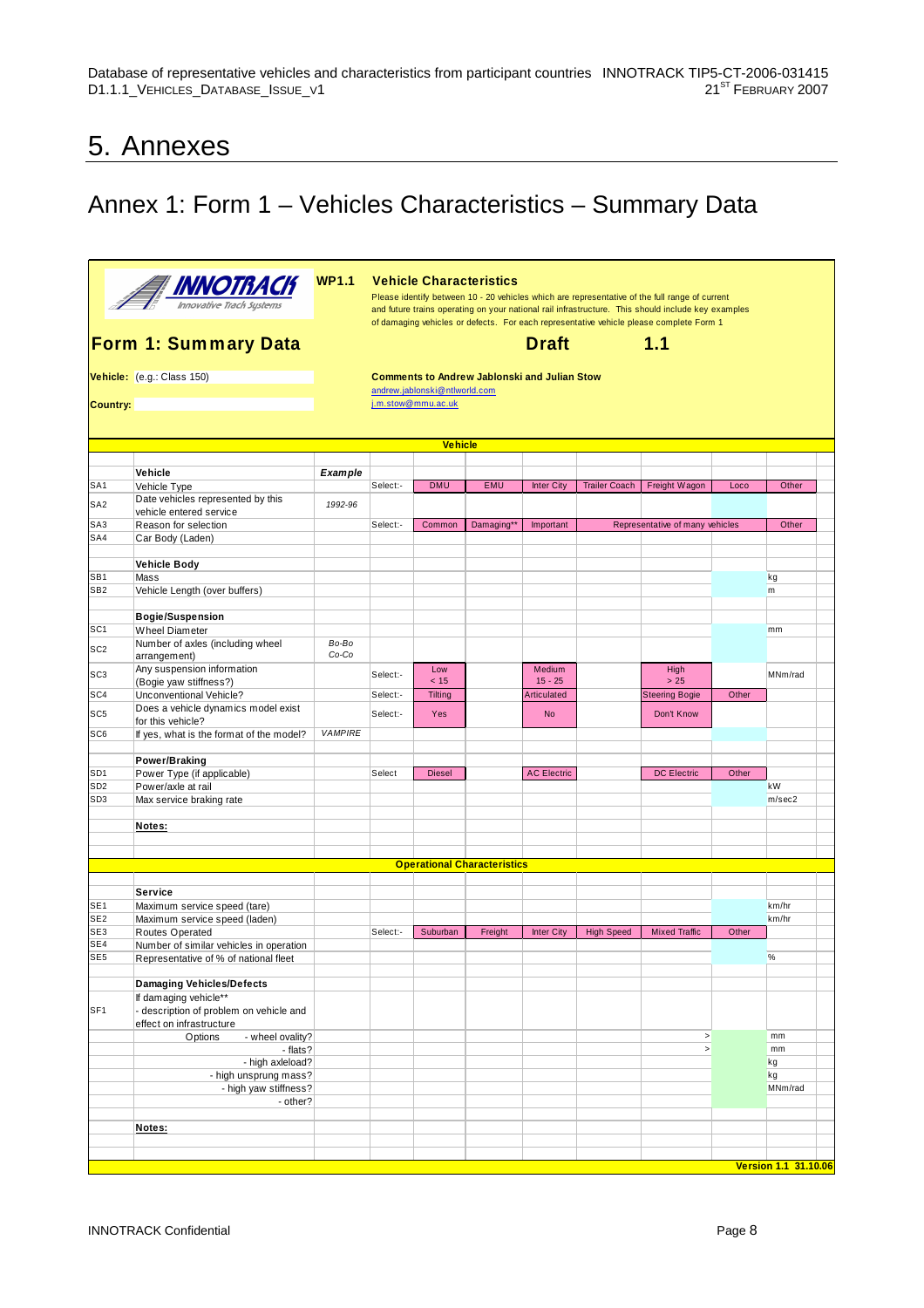### Annex 2: Form 2 – Vehicles Characteristics – Detailed Data



**WP1.1 Vehicle Characteristics**

**This data is only to be provided when requested for specific vehicles** It could be required for the development of vehicle dynamics models for specific representative vehicles once the feedback from the Vehicle Characteristics data (Form 1) has been analysed.

**Form 2: Detailed Data** Draft Draft **1.1**

**Vehicle:** (e.g.: Class 150) **Comments to Andrew Jablonski and Julian Stow** andrew.jablonski@ntlworld.com

**Country:** j.m.stow@mmu.ac.uk

|                 |                                                         | <b>Vehicle</b> |  |  |  |                    |  |
|-----------------|---------------------------------------------------------|----------------|--|--|--|--------------------|--|
|                 |                                                         |                |  |  |  |                    |  |
|                 | <b>Mass</b>                                             |                |  |  |  |                    |  |
| VM1             | Wheelset                                                |                |  |  |  | kg                 |  |
| VM2             | Bogie (Frame +Equipment - sprung mass)                  |                |  |  |  | kg                 |  |
| VM3             | Car Body (Tare)                                         |                |  |  |  | kg                 |  |
| VM4             | Car Body (Laden)                                        |                |  |  |  | kg                 |  |
|                 |                                                         |                |  |  |  |                    |  |
|                 | <b>Moment of Inertia</b>                                |                |  |  |  |                    |  |
|                 | Wheelset                                                |                |  |  |  |                    |  |
| VI1             | Yaw                                                     |                |  |  |  | kg m2              |  |
| VI2             | Pitch                                                   |                |  |  |  | kg m2              |  |
| VI3             | Roll                                                    |                |  |  |  | kg m2              |  |
|                 | Bogie Frame                                             |                |  |  |  |                    |  |
| VI4             | Yaw                                                     |                |  |  |  | kg m2              |  |
| $V$ 15          | Pitch                                                   |                |  |  |  | kg m2              |  |
| $V$ 16          | Roll                                                    |                |  |  |  | kg m2              |  |
|                 | Body (Tare)                                             |                |  |  |  |                    |  |
| VI7             | Yaw                                                     |                |  |  |  | kg m2              |  |
| V18             | Pitch                                                   |                |  |  |  | kg m2              |  |
| V 19            | Roll                                                    |                |  |  |  | kg m2              |  |
|                 | Body (Laden)                                            |                |  |  |  |                    |  |
| V110            | Yaw                                                     |                |  |  |  | kg m2              |  |
| VI11            | Pitch                                                   |                |  |  |  | kg m2              |  |
| V112            | Roll                                                    |                |  |  |  | kg m2              |  |
|                 |                                                         |                |  |  |  |                    |  |
|                 | <b>Location of Centre of Gravity</b>                    |                |  |  |  |                    |  |
| VG1             | <b>Bogie</b>                                            |                |  |  |  | m above rail level |  |
| VG <sub>2</sub> | Car Body (Tare)                                         |                |  |  |  | m above rail level |  |
| VG3             | Car Body (Laden)                                        |                |  |  |  | m above rail level |  |
|                 |                                                         |                |  |  |  |                    |  |
|                 | <b>Stiffnesses</b>                                      |                |  |  |  |                    |  |
|                 | Primary Suspension                                      |                |  |  |  |                    |  |
| VS1             | Vertical                                                |                |  |  |  | N/m                |  |
| VS <sub>2</sub> | Lateral                                                 |                |  |  |  | N/m                |  |
| VS3             | Longitudinal                                            |                |  |  |  | N/m                |  |
|                 | Secondary Suspension                                    |                |  |  |  |                    |  |
| VS4             | Vertical                                                |                |  |  |  | N/m                |  |
| VS5             | Lateral                                                 |                |  |  |  | N/m                |  |
| VS6             | Longitudinal                                            |                |  |  |  | N/m                |  |
|                 | <b>Bushes</b>                                           |                |  |  |  |                    |  |
| VS7             | Radial                                                  |                |  |  |  | N/m                |  |
| VS8             | Axial                                                   |                |  |  |  | N/m                |  |
| VS9             | Tilt                                                    |                |  |  |  | Nm/rad             |  |
| VS10            | Rotation                                                |                |  |  |  | Nm/rad             |  |
|                 | Anti-roll bars                                          |                |  |  |  |                    |  |
| VS11            | Stiffness (+geometry)                                   |                |  |  |  | Nm/rad             |  |
|                 | Bumpstops                                               |                |  |  |  |                    |  |
| <b>VS12</b>     | Stiffness (as a non-linear characteristic if available) |                |  |  |  | N/m                |  |
|                 |                                                         |                |  |  |  |                    |  |
|                 |                                                         |                |  |  |  |                    |  |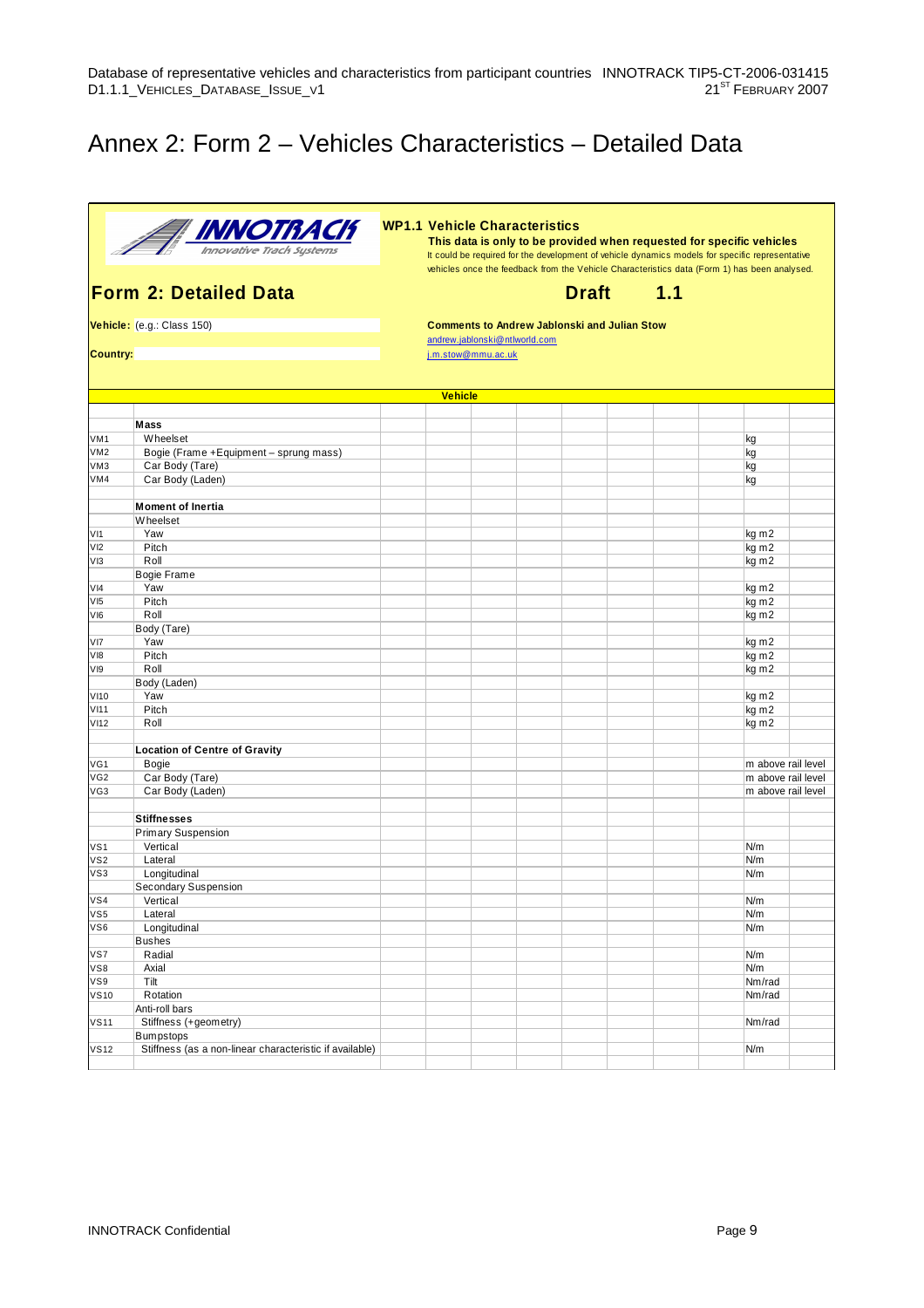|                 | Damping                                                                  |                                    |  |  |  |                      |  |
|-----------------|--------------------------------------------------------------------------|------------------------------------|--|--|--|----------------------|--|
|                 | For each damper:                                                         |                                    |  |  |  |                      |  |
| VD1             | Damper Rate                                                              |                                    |  |  |  | N/m/s                |  |
|                 |                                                                          |                                    |  |  |  |                      |  |
| VD <sub>2</sub> | Damper Rate (Before blow-off)                                            |                                    |  |  |  | N/m/s                |  |
| VD3             | Damper Rate (After blow-off)                                             |                                    |  |  |  | N/m/s                |  |
| VD4             | Damper Blow-off Force                                                    |                                    |  |  |  | N                    |  |
|                 |                                                                          |                                    |  |  |  |                      |  |
| VD <sub>5</sub> | <b>Damper Series Stiffness</b>                                           |                                    |  |  |  | N/m                  |  |
|                 |                                                                          |                                    |  |  |  |                      |  |
|                 | (Any other significant sources of damping within the                     |                                    |  |  |  |                      |  |
|                 | bogie should be included eg rubber components,                           |                                    |  |  |  |                      |  |
|                 | friction characteristics.)                                               |                                    |  |  |  |                      |  |
|                 |                                                                          |                                    |  |  |  |                      |  |
|                 | Geometry                                                                 |                                    |  |  |  |                      |  |
|                 | The wheelbase, bogie centres and positions of all                        |                                    |  |  |  |                      |  |
|                 | suspension components must be known. Usually                             |                                    |  |  |  |                      |  |
| VG4             | found from:                                                              |                                    |  |  |  |                      |  |
|                 | Vehicle general arrangement drawing<br>Bogie general arrangement drawing |                                    |  |  |  |                      |  |
|                 | Primary suspension general arrangement drawing                           |                                    |  |  |  |                      |  |
|                 | Secondary suspension general arrangement drawing                         |                                    |  |  |  |                      |  |
|                 | Bogie sub-assembly drawings if useful                                    |                                    |  |  |  |                      |  |
|                 |                                                                          |                                    |  |  |  |                      |  |
|                 | <b>Wheels / Wheel profiles</b>                                           |                                    |  |  |  |                      |  |
| VW1             | New                                                                      |                                    |  |  |  | m,m                  |  |
| VW <sub>2</sub> | Worn - measured at various mileages between newly turned and wear limit  |                                    |  |  |  | m,m                  |  |
| VW3             | Wheel diameter                                                           |                                    |  |  |  | m                    |  |
| VW4             | Wheel roughness                                                          |                                    |  |  |  |                      |  |
| VW <sub>5</sub> | Wheel material                                                           |                                    |  |  |  |                      |  |
| VW6             | Wheel hardness                                                           |                                    |  |  |  |                      |  |
| VW7             | Allowed wheel diameter differences - on bogie                            |                                    |  |  |  | mm                   |  |
| VW8             | Allowed wheel diameter differences - on vehicle                          |                                    |  |  |  | mm                   |  |
|                 |                                                                          |                                    |  |  |  |                      |  |
|                 | Notes:                                                                   |                                    |  |  |  |                      |  |
|                 |                                                                          |                                    |  |  |  |                      |  |
|                 |                                                                          |                                    |  |  |  |                      |  |
|                 |                                                                          |                                    |  |  |  |                      |  |
|                 |                                                                          |                                    |  |  |  |                      |  |
|                 |                                                                          | <b>Operational Characteristics</b> |  |  |  |                      |  |
|                 |                                                                          |                                    |  |  |  |                      |  |
|                 | Linespeed                                                                |                                    |  |  |  |                      |  |
| VL1             | Maximum service speed                                                    |                                    |  |  |  | km/hr                |  |
| VL <sub>2</sub> | Typical Service Speed (if different)                                     |                                    |  |  |  | km/hr                |  |
| VL3             | Maximum Cant defficiency                                                 |                                    |  |  |  |                      |  |
| VL4             | Speed over through routes (where requested for SP4)                      |                                    |  |  |  |                      |  |
| VL <sub>5</sub> | Speed over diverging route (where requested for SP\$)                    |                                    |  |  |  |                      |  |
|                 | Vehicle operational characteristics (for each vehicle)                   |                                    |  |  |  |                      |  |
| VO <sub>1</sub> | <b>Traction characteristics</b>                                          |                                    |  |  |  | kN                   |  |
| VO <sub>2</sub> | Number of powered axles / vehicle                                        |                                    |  |  |  |                      |  |
| VO <sub>3</sub> | <b>Braking characteristics</b>                                           |                                    |  |  |  | kN                   |  |
| VO4             | Number of braked axles / vehicle                                         |                                    |  |  |  |                      |  |
| VO <sub>5</sub> | Minimum curve radius                                                     |                                    |  |  |  | m                    |  |
|                 |                                                                          |                                    |  |  |  |                      |  |
|                 | <b>Traffic Pattern</b>                                                   |                                    |  |  |  |                      |  |
| VT <sub>1</sub> | Number of trains / day over example routes                               |                                    |  |  |  |                      |  |
| VT <sub>2</sub> | Types of vehicles in a train                                             |                                    |  |  |  |                      |  |
| VT3             | <b>Train Consists</b>                                                    |                                    |  |  |  |                      |  |
|                 |                                                                          |                                    |  |  |  |                      |  |
|                 | <b>Damaging Vehicles/Defects</b>                                         |                                    |  |  |  |                      |  |
|                 | If damaging vehicle**                                                    |                                    |  |  |  |                      |  |
| VSF1            | - detailed description of problem on vehicle and                         |                                    |  |  |  |                      |  |
|                 | effect on infrastructure                                                 |                                    |  |  |  |                      |  |
|                 |                                                                          |                                    |  |  |  |                      |  |
|                 | Notes:                                                                   |                                    |  |  |  |                      |  |
|                 |                                                                          |                                    |  |  |  |                      |  |
|                 |                                                                          |                                    |  |  |  |                      |  |
|                 |                                                                          |                                    |  |  |  | Version 1.1 31.10.06 |  |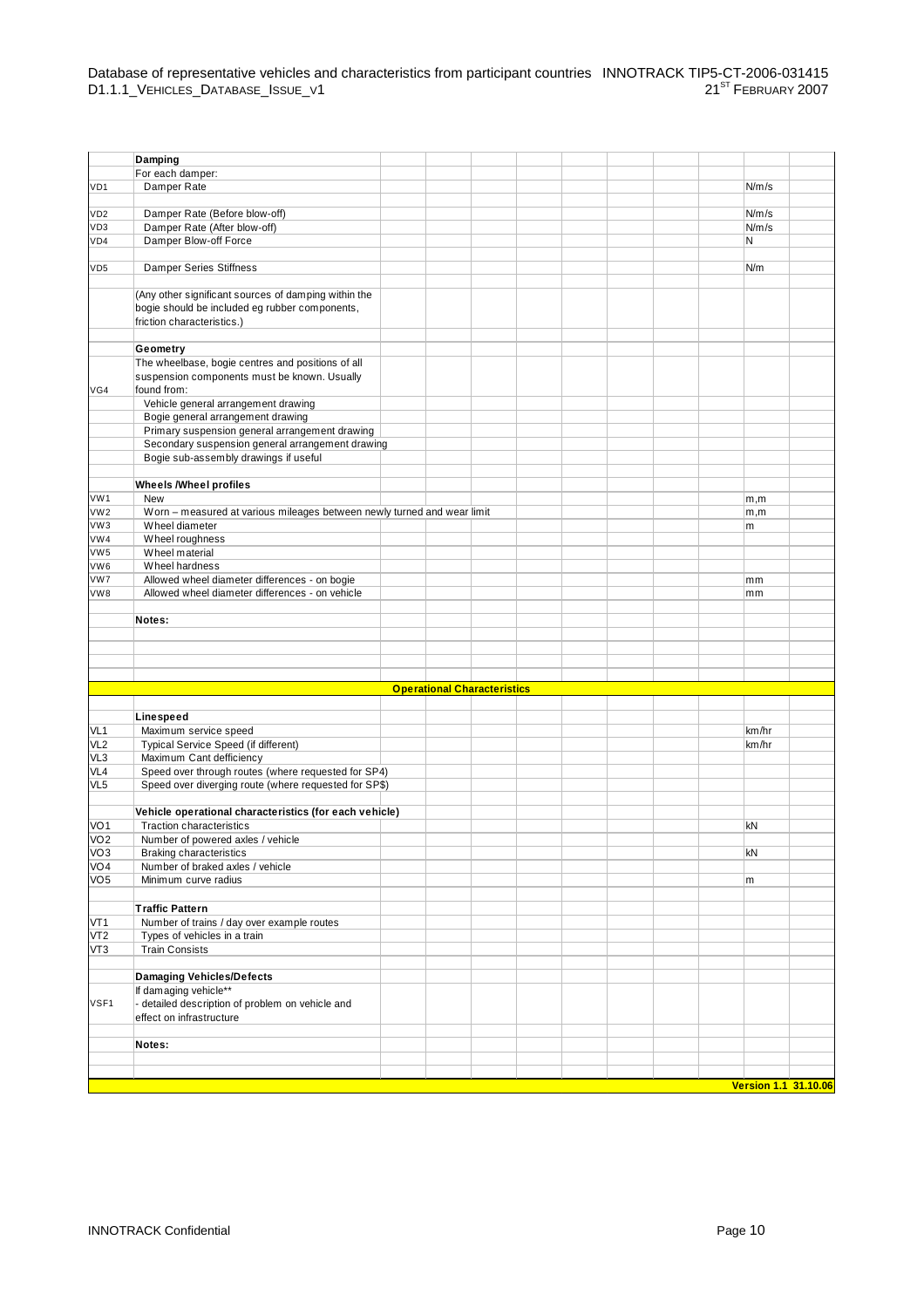### Annex 3: Vehicles Characteristics Database – Summary Information of Representative EU Vehicles

| <b>Country</b> | <b>Class</b>        | <b>Date</b>      | <b>Type</b>                      | <b>Power</b>                                      | <b>Output</b><br><b>Power</b> | Wheelset           | <b>Speed</b> | <b>Axleload</b>        | Length                | <b>Max</b><br><b>Tractive</b> | <b>Number</b> | <b>Total No. of</b>                                                              | <b>Suspension</b>                                                                                                                                                                                                  | <b>Wheel</b>               |
|----------------|---------------------|------------------|----------------------------------|---------------------------------------------------|-------------------------------|--------------------|--------------|------------------------|-----------------------|-------------------------------|---------------|----------------------------------------------------------------------------------|--------------------------------------------------------------------------------------------------------------------------------------------------------------------------------------------------------------------|----------------------------|
|                |                     |                  |                                  | <b>Type</b>                                       | <b>Continuous</b><br>kW       | <b>Arrangement</b> | km/h         | tonne                  | m                     | <b>Effort kN</b>              | of Type       | <b>Similar</b>                                                                   |                                                                                                                                                                                                                    | <b>Diameter</b>            |
|                |                     |                  |                                  |                                                   |                               |                    |              |                        |                       |                               |               |                                                                                  |                                                                                                                                                                                                                    |                            |
| Austria        | 1016/1116           | 1999-            | Electric Loco                    | 25kV AC 50Hz<br>1116 is dual voltage<br>with 15kV | 6,400                         | Bo-Bo              | 230          | 21.75                  | 19.28                 | 300/loco                      | 400           | 500 in EU; 48%<br>of electric loco<br>fleet                                      |                                                                                                                                                                                                                    | 1150                       |
| Austria        | 4023/4024<br>/4124  | 1996-<br>2006    | EMU (similar to<br>some DB DMUs) | 15kV                                              | 1,440                         | Bo-2-2-2-Bo        | 140          | 116t tare<br>137t tare | 66.87<br>total        | 27.5/axle                     | 140           | similar to some<br>DB DMUs                                                       | Bogies: Bombardier type<br>KTD140 for driving bogies<br>at either end, JLD140 for<br>non driving "Jacobs"-<br>bogies at articulations;<br>bogie wheelbase: 2300mm<br>driving bogies, 2800mm<br>intermediate bogies | Driving 760<br>Trailer 690 |
| Austria        | 1144                | 1974-<br>1995    | Electric Loco                    | 15kV                                              | 5,200                         | Bo-Bo              | 160          | 21                     | 16                    | 51/axle                       | 210           | represents 27%<br>of Electric Loco<br>fleet                                      |                                                                                                                                                                                                                    | 1300                       |
| Austria        | 1822                | 1993             | Electric Loco                    | 15kV/3kV DC                                       |                               | Bo-Bo              | 140          | 20.6                   | 19.3                  | 250/loco<br>continuous        |               | 5                                                                                | Bogie wheeelbase<br>2700mm, with steering<br>wheelsets: "SLM<br>Schiebelager Antrieb" -<br>bogie pivot pitch:<br>11000mm / ?                                                                                       | 1100                       |
| Austria        | 2016                | $2001 -$<br>2003 | Diesel Loco                      | Diesel Electric (AC<br>motors)                    | 1,600                         | Bo-Bo              | 140          | 20                     | 19.28                 | 58.75/axle                    | 100           | epresents 40%<br>of Diesel Loco<br>fleet                                         | Medium Yaw stiffness                                                                                                                                                                                               | 1100                       |
| Austria        | 4020-7020<br>6020   | 1978-<br>1987    | EMU                              |                                                   | 1200kW                        | Bo'Bo'+2'2'+2'2'   | 120          | 127.4<br>total         | 23.1                  | 29.25                         | 119           | represents 55%<br>of EMUs                                                        |                                                                                                                                                                                                                    | 950                        |
| Austria        | 5022                | 2003-<br>2005    | DMU (2 car<br>articulated)       | Diesel                                            | 630kW                         | Bo' (2') Bo'       | 120          |                        | 70.3 total 41.7 total |                               | 20            | represents 16%<br>of DMU fleet                                                   | articulated DMU, driving<br>bogies at both ends                                                                                                                                                                    | 770                        |
| Austria        | 5047                | 1987-<br>1995    | Diesel Railcar                   | Diesel hydraulic                                  | 419kW                         | 2'Bo'              | 120          | 43.7 total             | 25.42                 | 68                            | 100           | $(+5$ double<br>ralcars, 5147)<br>represents 84%<br>of railcars &<br><b>DMUs</b> |                                                                                                                                                                                                                    |                            |
| Austria        | <b>Bmz 21</b><br>71 | 1978             | Passenger Coach                  |                                                   |                               |                    | 160          | 42                     | 26.4                  |                               | 100           | 500 around<br>Europe; 100<br>epresents 10%<br>of OBB long<br>distance<br>coaches |                                                                                                                                                                                                                    |                            |
| Austria        | Bmpz 29-<br>91      |                  | Passenger coach<br>Inter City    |                                                   |                               |                    | 200          | 49.4                   | 26.4                  |                               | 80            | $~10\%$ of<br>coaches                                                            | steering wheelsets                                                                                                                                                                                                 | 920                        |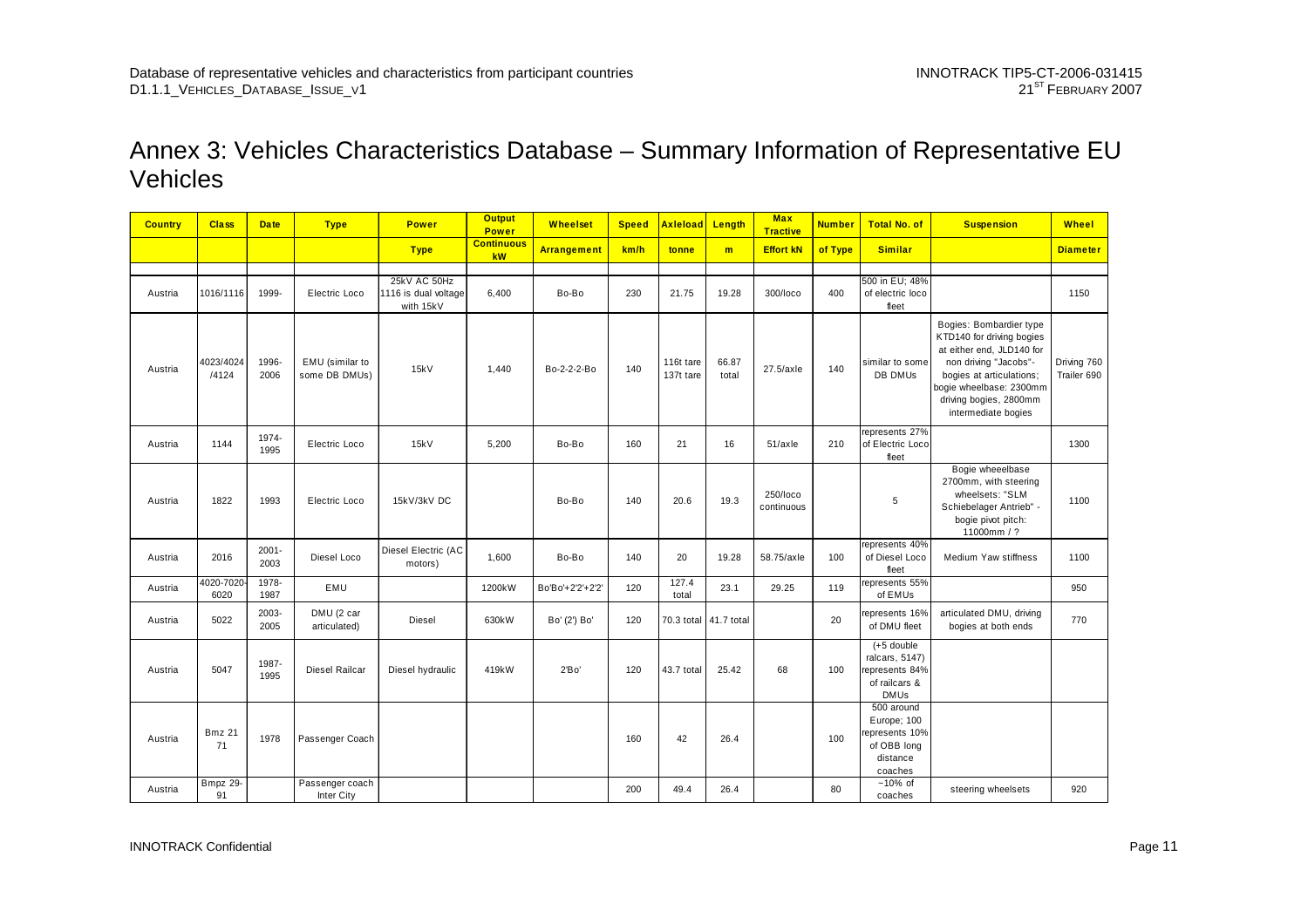| <b>Country</b> | <b>Class</b>           | <b>Date</b> | <b>Type</b>                                            | <b>Power</b>     | <b>Output</b><br><b>Power</b>       | <b>Wheelset</b>                                                   | <b>Speed</b>          | <b>Axleload</b>   | Length                      | <b>Max</b><br><b>Tractive</b> | <b>Number</b>  | <b>Total No. of</b>                          | <b>Suspension</b>                       | Wheel           |
|----------------|------------------------|-------------|--------------------------------------------------------|------------------|-------------------------------------|-------------------------------------------------------------------|-----------------------|-------------------|-----------------------------|-------------------------------|----------------|----------------------------------------------|-----------------------------------------|-----------------|
|                |                        |             |                                                        | <b>Type</b>      | <b>Continuous</b><br>kW             | <b>Arrangement</b>                                                | km/h                  | tonne             | m                           | <b>Effort kN</b>              | of Type        | <b>Similar</b>                               |                                         | <b>Diameter</b> |
| Austria        | Bmpz   21-<br>73       | 1980-85     | Passenger Coach                                        |                  |                                     |                                                                   | 160                   | 37 total          | 26.4                        |                               | 502            | $(+149$ pilot<br>coaches) #44%<br>of coaches |                                         | 840             |
| Austria        | Sgnss 455<br>2         | 1999        | Freight Wagon                                          |                  |                                     | 4 axle                                                            | 120<br>100@22.5       | 90t laden         | 19.74                       |                               | 20             |                                              | Y25Lssd                                 | 920             |
| Austria        | Hbbins 24<br>70        | 1993-94     | Freight Wagon                                          |                  |                                     | 2 axle                                                            | 120<br>100@22.5t      | 45t laden         | 15.5                        |                               | 150            | total of 1000<br>similar type                | UIC standards double link<br>suspension | 920             |
| Austria        | Habbinss<br>28 70      | 2000-01     | Freight Wagon                                          |                  |                                     | 4 axle                                                            | 120<br>100@22.5t      | 90t laden         | 23.27                       |                               | 200            | +80 similar                                  | Y25Lssd                                 | 920             |
| Austria        | Ris 35 39              | 2000-01     | Freight Wagon                                          |                  |                                     | 4 axle                                                            | 120 tare<br>100 laden | 80t laden         | 21.7                        |                               | $\overline{1}$ |                                              | Y25Css                                  | 920             |
| Czech Rep.     | Class 151              | 1978        | Electric Loco                                          | 3kV DC           | 4.000kW                             | Bo'Bo                                                             | 160                   | 82t               | 16.74                       | 227kN                         | 12             | $+14$ 150s at<br>140km/h                     |                                         | 1250            |
| Czech Rep.     | Class 163              | 1984-91     | Electric Loco                                          | 3kV DC           | 3,060kW/<br>3480kW peak             | Bo'Bo                                                             | 120                   | 85                | 16.8                        | 250kN                         | 102            | $+20162s$<br>@140km/h                        |                                         | 1250            |
| Czech Rep.     | Class<br>240/242       | 1968-81     | Electric Loco                                          | 25kV             | 3,080kW                             | Bo'Bo'                                                            | 120                   | 85                | 16.44                       | 213kN                         | 114            | 19.3% of locos                               |                                         | 1250            |
| Czech Rep.     | Class<br>181/182       | 1961-62     | Electric Loco                                          | 3kV DC           | 2.790kW                             | Co'Co'                                                            | 90                    | 120t              | 18.8                        | 200kN                         | 135            |                                              | Damaging                                | 1250            |
| Czech Rep.     | 363                    | 1980        | Electric Loco                                          | 3kV DC/25kV      | 3060/3400kW                         | Bo'Bo'                                                            | 120                   | 85                | 16.8                        | 217kN                         | 116            |                                              |                                         | 1250            |
| Czech Rep.     | 451,452                | 1961-75     | EMU 4-car                                              | 3kV DC           | 2 motor<br>cars/unit;<br>165kW/axle | Bo'Bo'+2'2'+2'2'+<br>Bo'Bo'                                       | 100                   | 184t total        | 24                          | 150kN                         | 46             |                                              | Damaging                                | 1000            |
| Czech Rep.     | Class 750.<br>753, 754 | 1975        | Diesel Loco                                            | Diesel           | 1325-1476kW                         | Bo'Bo                                                             | 100                   | 74.4              | 16.5                        | 186kN                         | 134            |                                              |                                         | 1000            |
| Czech Rep.     | Type B                 | 1965-83     | Passenger Coach                                        |                  |                                     | 2'2'                                                              | 140                   | 39t               | 24.5                        |                               |                |                                              |                                         | 920             |
| Czech Rep.     | <b>Type Bt</b>         | 1986-92     | Passenger Coach                                        |                  |                                     | 2'2'                                                              | 120                   | 38t               | 24.5                        |                               |                |                                              |                                         | 920             |
| Czech Rep.     | Eas                    |             | Freight Wagon                                          |                  |                                     | 2'2'                                                              | 120 tare<br>100 laden | 23t tare          | 14.04                       |                               |                |                                              |                                         | 920             |
| Czech Rep.     | Falls                  |             | Freight Wagon 4-<br>axle coal hopper                   |                  |                                     | 2'2'                                                              | 100 tare<br>90 laden  | 26.8t tare        | 13.5                        |                               | 2000           |                                              |                                         | 920             |
| Czech Rep.     | Class 680              | 2003-5      | <b>High Speed Train</b><br>Tilting Pendolino;<br>7-car | 25kV/15kV/3kV DC | 3920kW                              | $(1A)(A1)+2^2+$<br>$(1A)(A1)+2^2+$<br>$(1A)(A1)+2^2+$<br>(AA)(A1) | 230                   | 13.5t<br>max/axle | 185.3m<br>total<br>26.5/car | 159kN                         | $\overline{7}$ |                                              |                                         | 920             |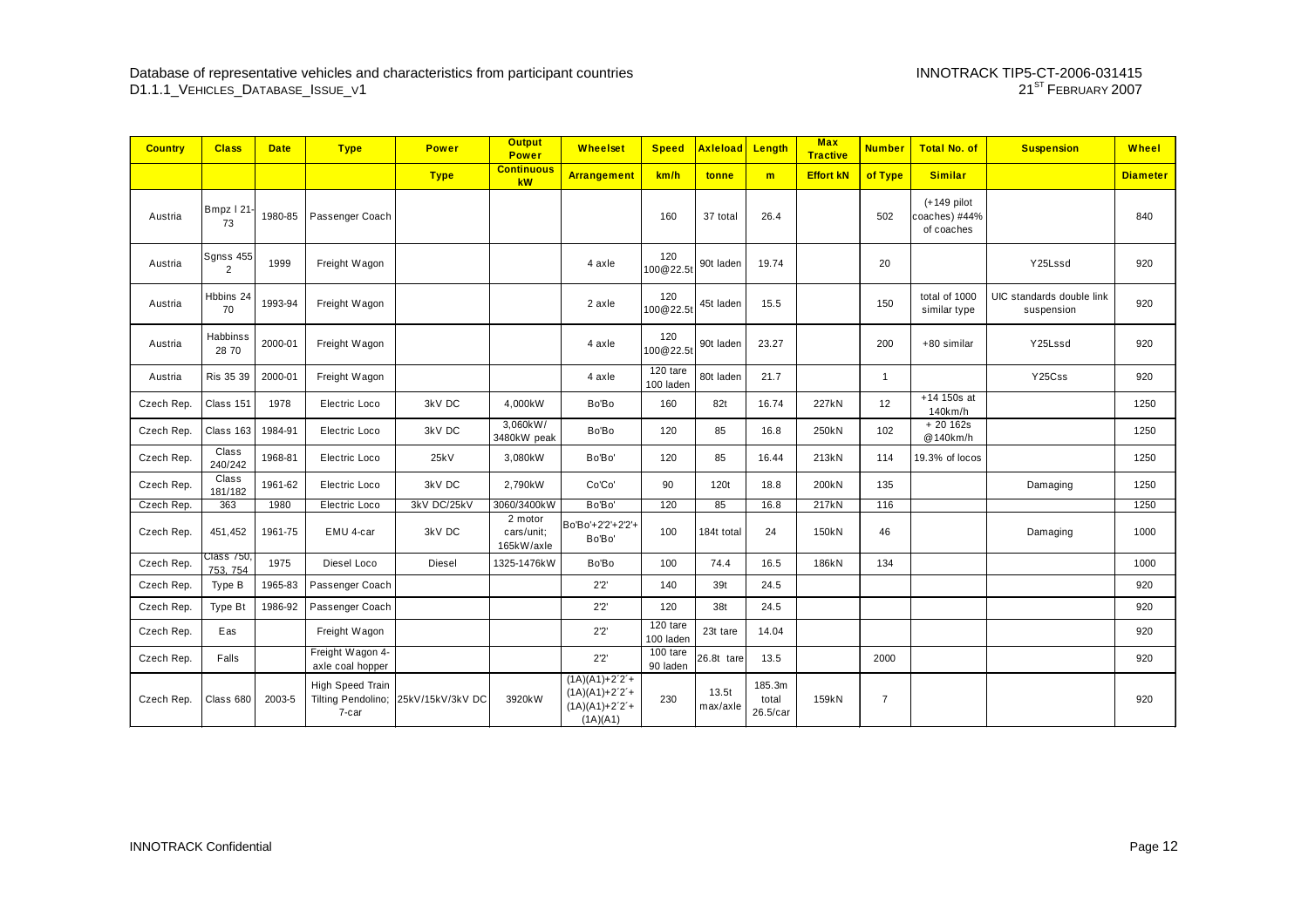| <b>Country</b> | <b>Class</b>                 | <b>Date</b>                     | <b>Type</b>                      | <b>Power</b>               | <b>Output Power</b>                     | <b>Wheelsets</b>                               | <b>Speed</b>     | <b>Axleload</b>       | Length              | <b>Max Tractive Number</b> |         | <b>Total No. of</b>                     | <b>Suspension</b>                           | Wheel                 |
|----------------|------------------------------|---------------------------------|----------------------------------|----------------------------|-----------------------------------------|------------------------------------------------|------------------|-----------------------|---------------------|----------------------------|---------|-----------------------------------------|---------------------------------------------|-----------------------|
|                |                              |                                 |                                  | <b>Type</b>                | <b>Continuous kW</b>                    | Arrangement                                    | km/h             | tonne                 | m                   | <b>Effort (kN)</b>         | of Type | <b>Similar</b>                          |                                             | <b>Diameter</b><br>mm |
| Denmark        | MG/FG/F<br>H/MG              | 2003-                           | DMU 4-car                        | Diesel 2 motor<br>cars     | four 560kW<br>engines /unit             | 2 motored<br>axles/car                         | 180              |                       |                     |                            | 83      |                                         | Articulated                                 |                       |
| Denmark        | ET/FT/ET                     | 2000-<br>2003                   | EMU 3-car                        | 25kV<br>2 motor cars/unit  | 290kW/motor                             | 4 motored<br>axles/car                         | 180              |                       |                     |                            | 24      | 49<br>(25 in Sweden)                    |                                             |                       |
| Denmark        | SA/SB/SO<br>/SD              | 1995-<br>2004                   | EMU 8-car                        | 1.5kV<br>6 motor cars/unit | 180kW/motor                             | 4 motored<br>axles/car                         | 120              |                       |                     |                            | 92      | $+31$ 4-cars                            |                                             |                       |
| Germany        | ICE <sub>1</sub>             | 1990                            | High Speed Train                 | 15kV                       | 4,800                                   |                                                | 280              | $\overline{?}$        |                     |                            | 50      | 216                                     |                                             |                       |
| Germany        | ICE <sub>3</sub>             | 2000                            | High Speed Train                 | 15kV                       | 8,000                                   |                                                | 330              | < 17                  |                     |                            | 50      | 216                                     |                                             |                       |
| Germany        | 152                          | 1997                            | Electric Loco                    | 15kV                       | 6,400                                   | Bo-Bo                                          | 140              |                       |                     | 300                        | 170     |                                         |                                             |                       |
| Germany        | 185                          | 2001                            | Electric Loco                    | 15kV/25kV                  | 4,200                                   | Bo-Bo                                          | 140              |                       |                     | 300                        | 400     | $+80x145s$                              |                                             |                       |
| Germany        | 423                          | 1999                            | EMU 4-car                        | 15kV                       | 2,350                                   |                                                | 140              |                       |                     |                            | 190     | 440                                     |                                             |                       |
| Germany        | 232*                         | 1973                            | Diesel Loco                      | Diesel                     | 2,235kW<br>new engine<br>$(2, 200$ old) | Co-Co                                          | 120              | 108?                  |                     |                            | 140     | 482<br>$+64@$<br>140km/h                |                                             |                       |
| Germany        | 611/612                      | 1997-<br>2004                   | DMU 2-car                        | Diesel                     | 1,118                                   |                                                | 160              | 116                   |                     |                            | 250     |                                         |                                             |                       |
| Germany        | 143                          | 1984-                           | Electric Loco                    | 15kV                       | 3,720                                   | Bo-Bo                                          | 120              | 82.8                  |                     |                            | 634     |                                         |                                             |                       |
| Germany        | DBpza753                     | 1996                            | Passenger Coach<br>Double Decker |                            |                                         |                                                | 160              |                       |                     |                            | 250     | +option for 350                         |                                             |                       |
| Spain          | 269                          | 1973                            | Electric Loco                    | 3kV DC                     | 3,100                                   | $B-B$                                          | 140/80<br>160/90 | 88                    |                     |                            | 262     |                                         |                                             | 1250                  |
| Spain          | 252                          | 1991                            | Electric Loco                    | 3kV DC/25 kV AC            | 5,600                                   | Bo-Bo                                          | 220/100          | 90                    |                     |                            | 74      |                                         |                                             | 1250                  |
| Spain          | 311                          | 1990-91                         | Diesel Loco                      | Diesel                     | 504                                     | Bo-Bo                                          | 90               | 80                    |                     |                            | 60      |                                         |                                             | 1100                  |
| Spain          | 333                          | 1974                            | Diesel Loco                      | Diesel                     | 1,875                                   | Co-Co                                          | 146              | 140<br>120-rebuilt    |                     | 311<br>363-rebuilt         | 93      | includes 34<br>locos rebuilt in<br>2002 |                                             |                       |
| Spain          | S102, 102-<br>$\overline{2}$ | 2003                            | EMU 8-car                        | 25kV 4 motor cars          | four 550kW<br>motors/ motor<br>car      | 4 motored<br>axles/car                         | 330              | heaviest<br>17t laden |                     |                            | 46      | 26 S-103<br>18 S-100                    |                                             |                       |
| Spain          | 440/440R                     | 1974                            | EMU 2/3 car                      | 3kV DC                     | 300 Kw per<br>motor                     | 4 motored<br>axles/car                         | 140              | 133.3 (4)<br>cars)    | 80.164 (4)<br>cars) |                            | 199     |                                         |                                             |                       |
| Spain          | 446                          | 1989                            | EMU 3-car                        | 3kV DC                     | 300 KW per<br>motor                     | 4 motored<br>axles/car                         | 100              | 166(3)<br>cars)       | 75.993 (3)<br>cars) |                            | 167     |                                         |                                             | 890                   |
| Spain          | 447                          | 1993                            | EMU 3-car                        | 3kV DC                     | 300 KW per<br>motor                     | 4 motored<br>axles/car                         | 120              | 157(3)<br>cars)       | 75.993 (3)<br>cars) |                            | 183     |                                         |                                             | 890                   |
| Spain          | 464                          | 2004                            | <b>EMU</b><br>2/3/4/5-car        | 3kV DC                     | 2,200                                   |                                                | 120              |                       |                     |                            | 248     |                                         |                                             |                       |
| Spain          | S <sub>120</sub>             | 2003                            | EMU 4 car                        | 3kV DC/25 kV AC            | 500 KW per<br>motor                     | 4 motored<br>axles/car<br><del>z motoreu</del> | 250              | 256 (4cars)           | 107.26 (4)<br>cars) |                            | 57      |                                         | Variable gauge (1435/1668<br>mm)            |                       |
| Spain          | 592 200                      | $96-97$<br>updated<br>from 1981 | DMU 2/3-car                      | Diesel                     | 213kW per motor                         | axles/car<br>2-motor<br>care/unit              | 140              | 9.7/12.1t             |                     |                            | 24      | 21 unmodified<br>at 120km/h             |                                             | 910                   |
| Spain          | 130                          | 2007                            | High Speed Train                 | 25kV                       | 4,800kW                                 |                                                | 250/220          |                       |                     |                            |         |                                         | Pendular Variable gauge<br>$(1435/1668$ mm) |                       |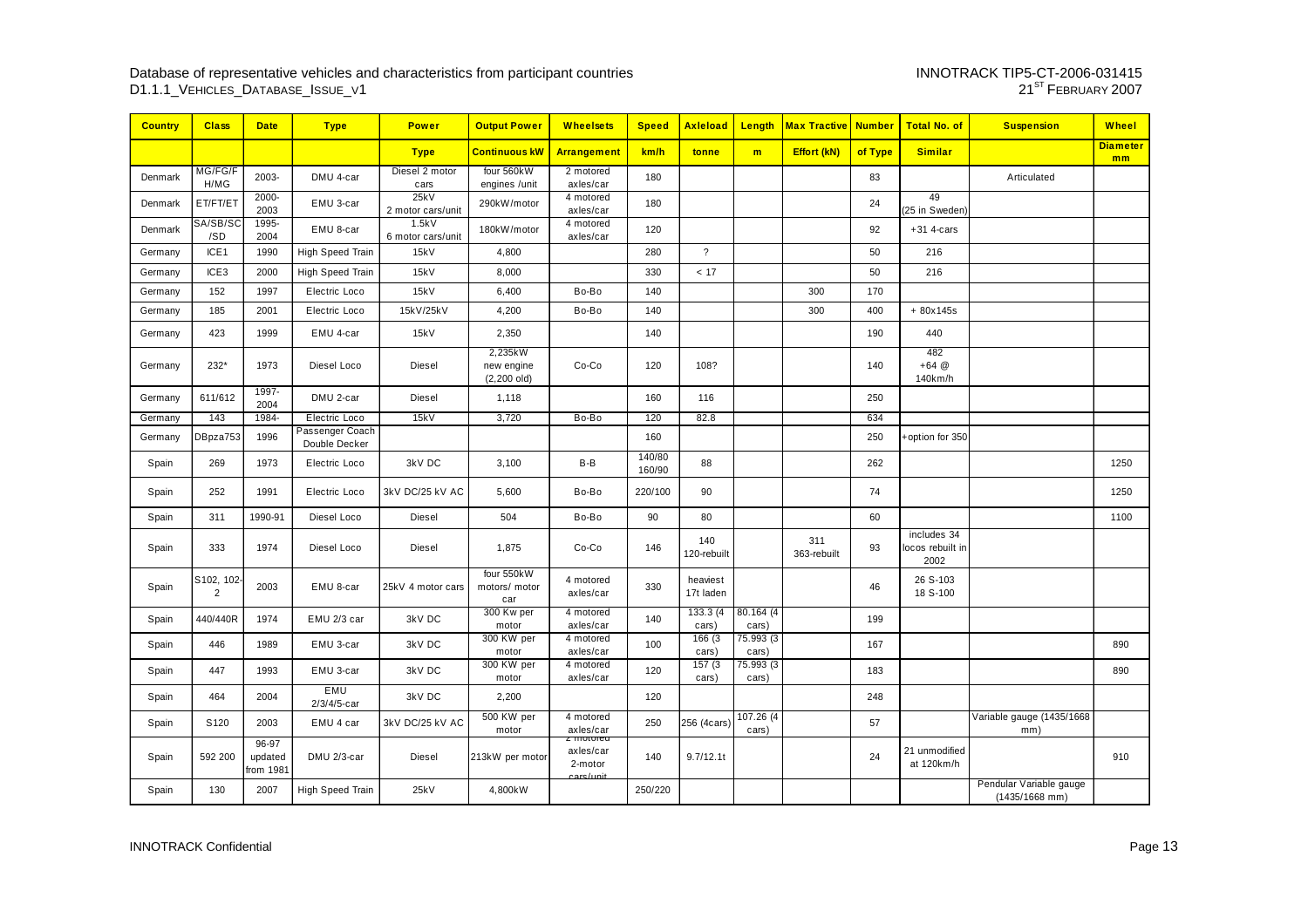| <b>Country</b> | <b>Class</b>                 | <b>Date</b> | <b>Type</b>                             | <b>Power</b>  | <b>Output</b><br><b>Power</b>            | <b>Wheelset</b>                            | <b>Speed</b>    | <b>Axleload</b>     | Length             | <b>Max</b><br><b>Tractive</b> | <b>Number</b>       | <b>Total No. of</b>      | <b>Suspension</b>                                                                                                     | Wheel           |
|----------------|------------------------------|-------------|-----------------------------------------|---------------|------------------------------------------|--------------------------------------------|-----------------|---------------------|--------------------|-------------------------------|---------------------|--------------------------|-----------------------------------------------------------------------------------------------------------------------|-----------------|
|                |                              |             |                                         | <b>Type</b>   | <b>Continuous</b><br>kW                  | <b>Arrangement</b>                         | km/h            | tonne               | m                  | <b>Effort kN</b>              | of Type             | <b>Similar</b>           |                                                                                                                       | <b>Diameter</b> |
| Sweden         | RC, 1, 2 &<br>$\overline{4}$ | 1967-75     | Electric Loco<br>Freight                | 15kV          | 3600kW total                             | Bo'Bo'                                     | 135             | 76-80               | 15.5               |                               | 225                 | ~50% of freight<br>locos | High Yaw Stiffness-<br>40MNm/rad<br>Damaging High unsprung<br>mass 3200kg/axle<br><b>GENSYS</b> model                 | 1300            |
| Sweden         | RC 3,6 &<br>$\overline{7}$   | 1970-82     | Electric Loco<br>Passenger              | 15kV          | 3600kW total                             | Bo'Bo'                                     | 160             | 77,78               | 15.5               |                               | 132                 |                          | High Yaw Stiffness-<br>40MNm/rad<br>Damaging High unsprung<br>mass 3200kg/axle<br><b>GENSYS</b> model                 | 1300            |
| Sweden         | <b>MTAB</b><br><b>IORE</b>   | 2000-04     | Electric Loco<br>Freight 2 in<br>tandem | 15kV          | 10800kW total                            | Co'Co' x2                                  | 80/<br>60 laden | 300/<br>360t        | 45.8               | 1200kN total                  | 4 @ 300t/<br>5@360t |                          | High Yaw stiffness<br>High RCF damage<br>GENSYS/MEDYNA<br>Models                                                      | 1250            |
| Sweden         | T44                          | 1968-77     | Diesel loco Freight                     | <b>Diesel</b> | 1235kW total                             | Bo'Bo'                                     | 100 laden       | 76t                 | 15.4               | 220kN                         | 117                 |                          |                                                                                                                       | 1015            |
| Sweden         | $X1A+B$                      | 1967-95     | EMU                                     | 15kV          | four 320kW<br>motors on the<br>motor car | Bo'Bo+ 2'2'                                | 120             | 78-82t<br>$/2$ -car | 49.5<br>$/2$ -car  |                               | 91                  |                          | <b>GENSYS Model</b>                                                                                                   | 920             |
| Sweden         | X2 Coach                     | 1990-97     | Passenger coache<br>Tilting             |               |                                          | 2'2'                                       | 210             | 47-55t              | 25                 |                               | 225                 |                          | tilting GENSYS model                                                                                                  | 880             |
| Sweden         | X2 loco                      | 1990-97     | Electric loco<br>Tilting                | 15kV          | 815kW/motor                              | Bo'Bo'                                     | 210             | 73.2                | 17.4               |                               | 45                  |                          | tilting GENSYS model                                                                                                  | 1100            |
| Sweden         | X50/54                       | 2001-04     | EMU 2/3-car                             | 15kV          | 265kW                                    | Bo'Bo'+Bo'2'                               | 180/200         | 60t/car             | 27                 |                               | 81<br>vehicles      |                          | soft steering bogie:<br><b>GENSYS Simpack models</b>                                                                  | 840             |
| Sweden         | X10/X11                      | 1982-95     | EMU                                     | 15kV          | four 320kW<br>motors on the<br>motor car | Bo'Bo'+ 2'2'                               | 140/160         | 103t<br>$/2$ -car   | 49.9m<br>$/2$ -car |                               | 101                 |                          | Low Yaw stiffness<br><b>GENSYS</b> model                                                                              |                 |
| Sweden         | X40                          | 2005        | <b>EMU Double</b><br>Decker             | 15kV          | 400kW                                    | Bo'2'+2'Bo' or<br>Bo'2'+2'Bo'<br>$+2'Bo'$  | 200             | 70t<br>/vehicle     | 27.5               |                               | 55                  |                          | <b>High Taw Stiffness</b><br>Conventional rigid bogie.<br>Somewhat heavy bogie.<br>Vocodyn model owned by<br>supplier | 920             |
| Sweden         | X60                          | 2005        | <b>MU Articulated</b><br>6-car          | 15kV          | 250kW/motor                              | Bo'(Bo')(Bo')<br>(Bo')(2')(Bo')Bo'         | 160             | 206t/6-car          | 107m /6-<br>car    |                               | 65                  | +option 50               | Articulated Jacobs bogie<br>(conventional bogies rigid!)                                                              | 850             |
| Sweden         | Y31-32                       | 2002-04     | <b>DMU</b> Articulated<br>$2/3$ -car    | Diesel        | 480kW/engine                             | $(1A)'+2'+(A1)'$ or<br>$(1A)'+2'+2'+(A1)'$ | 140             | 69/87t<br>/unit     | 38.4/54.8          |                               | $12+$               |                          | Articulated Jacobs bogie                                                                                              | 850             |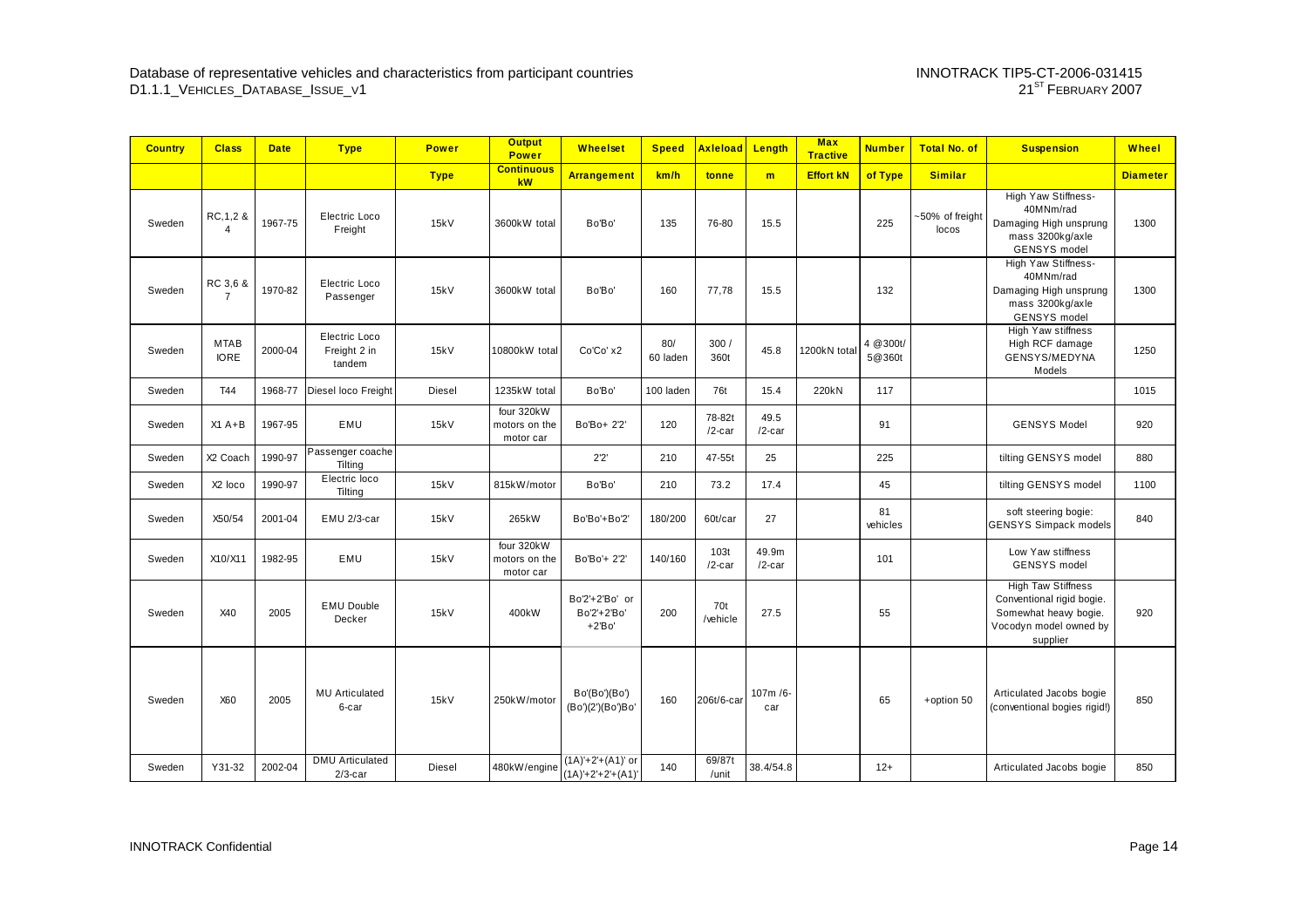# INNOTRACK TIP5-CT-2006-031415<br>21<sup>ST</sup> February 2007

| <b>Country</b> | <b>Class</b>                            | <b>Date</b> | <b>Type</b>             | <b>Power</b> | <b>Output</b><br><b>Power</b> | <b>Wheelset</b>    | <b>Speed</b>          | Axleload Length                  |          | <b>Max</b><br><b>Tractive</b> | <b>Number</b> | <b>Total No. of</b>      | <b>Suspension</b>                                                                                                                                                            | Wheel           |
|----------------|-----------------------------------------|-------------|-------------------------|--------------|-------------------------------|--------------------|-----------------------|----------------------------------|----------|-------------------------------|---------------|--------------------------|------------------------------------------------------------------------------------------------------------------------------------------------------------------------------|-----------------|
|                |                                         |             |                         | <b>Type</b>  | <b>Continuous</b><br>kW       | <b>Arrangement</b> | km/h                  | tonne                            | m        | <b>Effort kN</b>              | of Type       | <b>Similar</b>           |                                                                                                                                                                              | <b>Diameter</b> |
| Sweden         | 4-axle<br>freight<br>wagon<br>Y25 bogie | 1960-       | Freight wagon<br>4-axle |              |                               | 2'2'               | 120 tare<br>100 laden | 3.5t tare<br>22.5t<br>laden      | 14-23m   |                               | 150           |                          | Y25 Bogie<br>Low-Medium Yaw stiffness<br><b>GENSYS Model</b>                                                                                                                 | 920             |
| Sweden         | 4-axle<br>freight<br>wagons;<br>several |             | Freight Wagon<br>4-axle |              |                               | 2'2'               | 120 tare<br>100 laden | 4.55-5.75t<br>tare;<br>25t laden | 14-23    |                               | 5000          | 50% of freight<br>wagons | Bogie running gear; Y25,<br>Y25 TTV, Link bogie (G-<br>type), TF25, Axle Motion II<br><b>Amsted Motion Controll</b><br>(Three piece bogie), SCTE<br><b>BER; GENSYS Model</b> | 920             |
|                | Iron Ore<br>Freight<br>Wagon 4-<br>axle | 2005        | Freight wagon<br>4-axle |              |                               | 2'2'               | 70 tare<br>60 laden   | 5.5t tare<br>30t laden           | 10.3     |                               | 600           | 10% of fleet             | Medium yaw astiffness,<br><b>AMSTED Motion Control</b><br>"three piece"                                                                                                      | 915             |
| Sweden         | 2-axle<br>freight<br>wagons;<br>several |             | Freight Wagon<br>2-axle |              |                               |                    | 120 tare<br>100 laden | 5-8t tare;<br>20-25t<br>laden    | $10-17m$ |                               | 4000          | 40% of freight<br>wagons | Medium Yaw stiffness<br>Single axle running gear;<br>UIC double-link<br>suspension, TF25 SA,<br>Unitruck;<br><b>GENSYS Model</b>                                             | 920             |
| Netherlands    | cl 1600                                 | 1981        | Electric Loco           |              | 4,540                         | B-B                | 160                   | 20.75                            |          |                               | 58            |                          |                                                                                                                                                                              |                 |
| Netherands     | cl 1700                                 | 1991        | Electric Loco           |              | 4,540                         | B-B                | 160                   | 21.5                             |          |                               | 81            |                          |                                                                                                                                                                              |                 |
| Netherands     | 6400                                    | 1988        | Diesel Loco             |              | 1,180                         | Bo-Bo              | 120                   |                                  |          |                               | 120           |                          |                                                                                                                                                                              |                 |
| Netherands     | $64 - 2$                                | 1964        | EMU 2 car unit          |              | 984                           | 4/unit             | 140                   |                                  |          |                               | 242           |                          |                                                                                                                                                                              |                 |
| Netherands     | SGM-3                                   | 1975        | EMU 3 car unit          |              | 2,640                         | 8/unit             | 125                   |                                  |          |                               | 60            |                          |                                                                                                                                                                              |                 |
| Netherands     | ICM-3                                   | 1977        | EMU 3 car unit          |              | 1,248                         | 4/unit             | 160                   |                                  |          |                               | 94            |                          |                                                                                                                                                                              |                 |
| Netherands     | ICM-4                                   | 1991        | EMU 4 car unit          |              | 2,496                         | 8/unit             | 160                   |                                  |          |                               | 50            |                          |                                                                                                                                                                              |                 |
| Netherands     | <b>DM90</b>                             | 1995        | DMU 2 car unit          |              | 1,280                         | 4/unit             | 140                   |                                  |          |                               | 53            |                          |                                                                                                                                                                              |                 |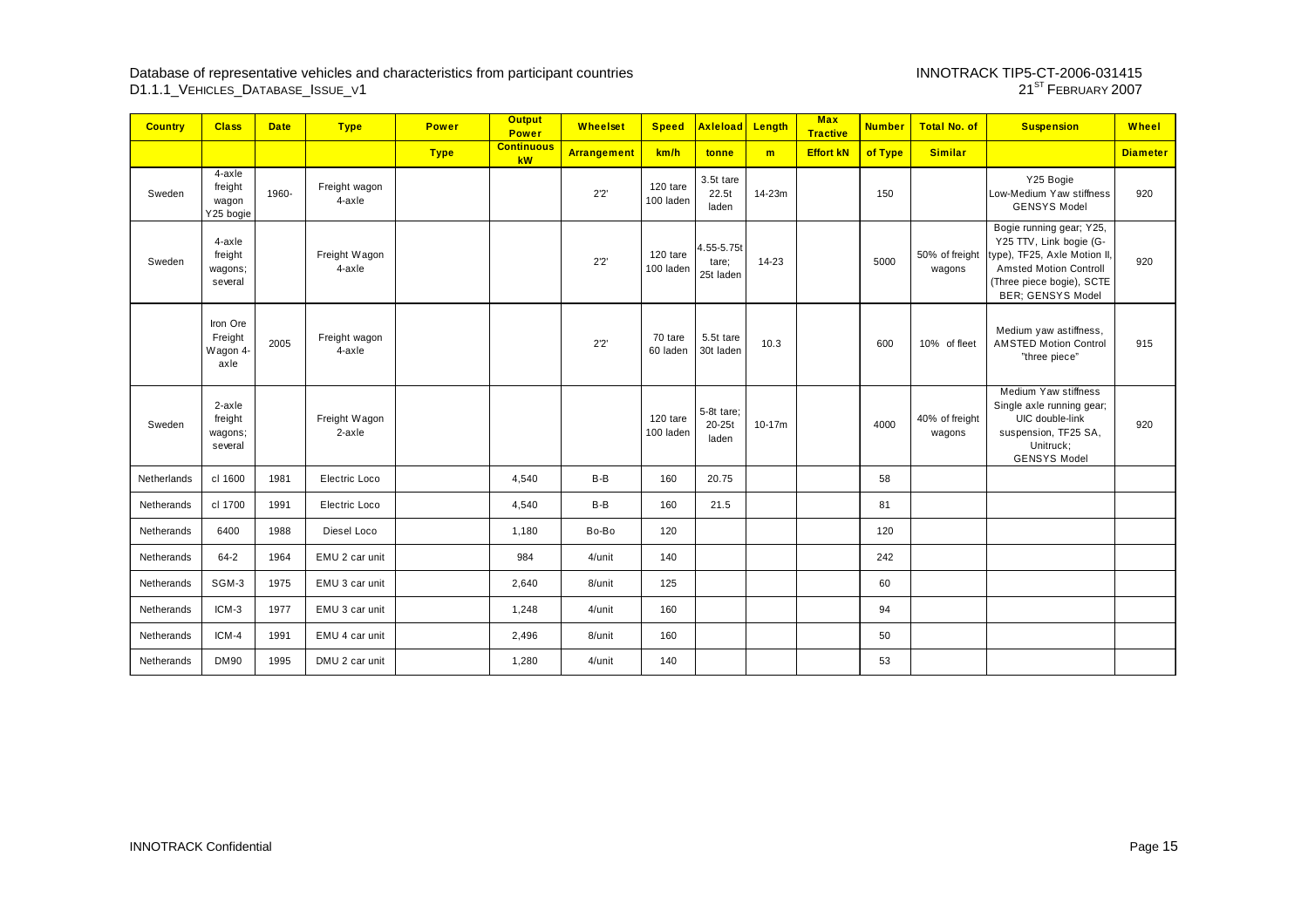| <b>Country</b> | <b>Class</b>  | <b>Date</b>      | <b>Type</b>                                                  | <b>Power</b>                                   | <b>Output Power</b>                                 | <b>Wheelsets</b>                                                     | <b>Speed</b>              | <b>Axleload</b>                                                            | Length                                                | <b>Max Tractive Number</b>                       |                                                               | <b>Total No. of</b> | <b>Suspension</b>                                              | <b>Wheel</b>          |
|----------------|---------------|------------------|--------------------------------------------------------------|------------------------------------------------|-----------------------------------------------------|----------------------------------------------------------------------|---------------------------|----------------------------------------------------------------------------|-------------------------------------------------------|--------------------------------------------------|---------------------------------------------------------------|---------------------|----------------------------------------------------------------|-----------------------|
|                |               |                  |                                                              | <b>Type</b>                                    | <b>Continuous kW</b>                                | Arrangement                                                          | km/h                      | tonne                                                                      | m                                                     | Effort (kN)                                      | of Type                                                       | <b>Similar</b>      |                                                                | <b>Diameter</b><br>mm |
| Poland         | <b>SU45</b>   | 1967             | Diesel Loco                                                  |                                                | 1,287                                               | Co-Co                                                                | 100                       |                                                                            |                                                       |                                                  | 161                                                           |                     |                                                                |                       |
| Poland         | EU07/EP0      | 1963             | Electric Loco                                                |                                                | 2,000                                               | Bo-Bo                                                                | 125                       |                                                                            |                                                       |                                                  | 240                                                           |                     |                                                                |                       |
| Poland         | <b>ST44</b>   | 1966             | Electric Loco                                                |                                                | 1,471                                               | Co-Co                                                                | 100                       | 19.3                                                                       |                                                       |                                                  | 50                                                            |                     |                                                                |                       |
| Poland         | <b>EN67</b>   | 1962             | EMU 3 car unit                                               |                                                | 608                                                 | 4/unit                                                               | 110                       |                                                                            |                                                       |                                                  | 75                                                            |                     |                                                                |                       |
|                |               |                  |                                                              |                                                |                                                     |                                                                      |                           |                                                                            |                                                       |                                                  |                                                               |                     |                                                                |                       |
| France         |               |                  |                                                              |                                                |                                                     |                                                                      |                           |                                                                            |                                                       |                                                  |                                                               |                     |                                                                |                       |
| France         | BB27000       | $2001 -$<br>2006 | Electric Loco                                                | 25kV/1.5kV                                     | 4,200                                               | Bo-Bo                                                                | 140                       | 22.5<br>(90t total)                                                        | 19.52                                                 | $320$ (max)<br>250 (60kmh)<br>110 (max<br>speed) | 180 (built)                                                   | 210                 | Coil spring (primary +<br>secondary)                           |                       |
| France         | <b>BB7200</b> | 1976-85          | Electric Loco                                                | 1.5kV                                          | 4,420                                               | Bo-Bo                                                                | 160                       | 21.25<br>(85t total)                                                       | 17.48                                                 | 295<br>88 (max<br>speed)                         | $\overline{240}$ (built)<br>237 (in<br>service)               |                     | Coil spring (primary) -<br>rubber bush sandwich<br>(secondary) |                       |
| France         | BB26000       | 1988-98          | Electric Loco                                                | 25kV/1.5kV                                     | 5,600                                               | Bo-Bo                                                                | 200                       | 88.825<br>(total)                                                          | 17.71                                                 | 320<br>220 (80kmh)<br>100 (max<br>speed)         | 234 (built)                                                   |                     | Coil spring (primary) -<br>rubber bush sandwich<br>(secondary) |                       |
| France         | Z 20500       | 1988-<br>2000    | <b>EMU Double</b><br>Decker                                  | 25kV/1.5kV                                     | 2,800                                               | 2 motor cars per<br>set<br>4 powered axles<br>/ motor cars           | 140                       | 70t (tare)                                                                 | 25.1<br>(motor<br>unit)                               | 310                                              | 194 (in<br>service)                                           |                     |                                                                |                       |
| France         | <b>TGVs</b>   |                  | Electric MU                                                  | 25kV/1.5kV DC                                  | 6,450 SE<br>$8,800 A + R +$<br>Thal<br>12,200 Euro* | 2 motor cars per<br>set<br>4 powered axles (Réseau +<br>/ motor cars | 270-300<br>320<br>Duplex) | 418t SE<br>416t R<br>420t Thal<br>424t Dupl<br>386<br>490t A<br>816t Euro* | 200 SE +<br>$R + Thal$<br>+Dupl<br>237 A<br>394 Euro* |                                                  | 107 SE<br>105 A<br>90 R<br>38 Euro*<br>27 Thalys<br>87 Duplex | 454 total           |                                                                |                       |
| France         | X72500        | 1997-<br>2003    | DMU 2-car<br>44 units are 3-car<br>with unpowered<br>mid car | Diesel<br>Turbocompressor<br>both cars motored | 1,200kW/unit                                        | 2 motored<br>axles/car                                               | 160                       | 56.708t<br>(tare)                                                          | 26.45<br>(motor<br>unit)                              |                                                  | 73 (bi-<br>caisse)<br>44 (tri-<br>caisse)                     |                     |                                                                |                       |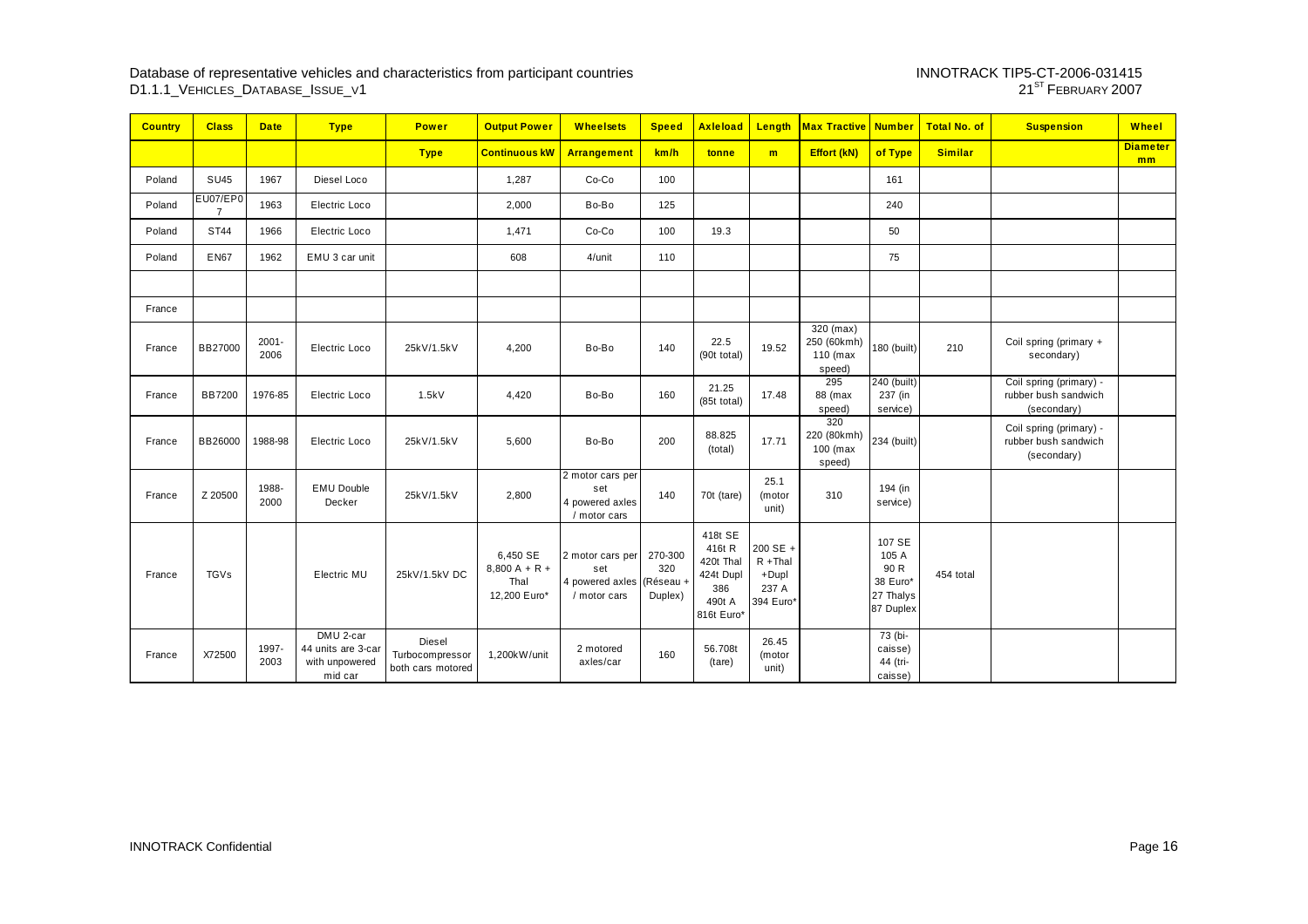# INNOTRACK TIP5-CT-2006-031415<br>21<sup>ST</sup> February 2007

| <b>Country</b> | <b>Class</b>         | <b>Date</b>   | <b>Type</b>                                   | <b>Power</b>     | <b>Output</b><br><b>Power</b> | <b>Wheelset</b>                                | <b>Speed</b> | Axleload Length          |                    | <b>Max</b><br><b>Tractive</b> | <b>Number</b>       | <b>Total No. of</b>                    | <b>Suspension</b> | Wheel           |
|----------------|----------------------|---------------|-----------------------------------------------|------------------|-------------------------------|------------------------------------------------|--------------|--------------------------|--------------------|-------------------------------|---------------------|----------------------------------------|-------------------|-----------------|
|                |                      |               |                                               | <b>Type</b>      | <b>Continuous</b><br>kW       | <b>Arrangement</b>                             | km/h         | tonne                    | m                  | <b>Effort kN</b>              | of Type             | <b>Similar</b>                         |                   | <b>Diameter</b> |
| France         | X76500               | 2004          | <b>DMU</b>                                    |                  | 1324kW per<br>set             | 2 motored<br>axles/car                         | 160          | $123t$ (per<br>set)      | 57.4(3)<br>cars)   | $\overline{?}$                | Being<br>delivered  |                                        |                   |                 |
| France         | <b>BB7500</b>        | 2006-<br>2015 | Electric Loco                                 | 25kV/1.5kV       | 2,000                         | Bo-Bo                                          | 140?         |                          |                    |                               | 400                 |                                        |                   |                 |
| France         | BB60000              | 2008          | Diesel Loco                                   | <b>Diesel</b>    | 1,400kW??                     | Bo-Bo                                          | 120?         | 20?                      |                    |                               | 160                 |                                        |                   |                 |
| France         | Z12500               | $2008 -$      | EMU<br>7 0r 8 car?                            | 25kV/1.5kV DC    | 2,620kW                       |                                                | 140          |                          |                    |                               | 330                 |                                        |                   |                 |
| Italy          | D145                 | 1982          | Diesel Loco                                   | Diesel           | 850                           | B-B                                            | 100          | 18                       |                    |                               | 100                 | $\overline{\mathcal{E}}$               |                   |                 |
| Italy          | D146                 | 2003          | Diesel Loco                                   | Diesel           | 900                           | B-B                                            | 100          | $\overline{?}$           |                    |                               | 33                  |                                        |                   |                 |
| Italy          | ALn668               | 1956          | Diesel Railcar                                | Diesel           | 110-170                       | $2 - ax$                                       | 110-130      |                          |                    |                               | 693                 |                                        |                   |                 |
| Italy          | ETR460               | 1988          | <b>High Speed</b><br><b>Electric Trainset</b> | 3kV DC           | 500                           | 4 motored axle<br>per car on 6/9<br>vehicles   | 250          | $\overline{\phantom{a}}$ |                    |                               | 29 x 9 car<br>sets  | 15 x 9 car sets Tilting                |                   |                 |
| Italy          | ETR500               | 1992          | <b>High Speed</b><br><b>Electric Trainset</b> | 3kV DC           | 11000                         | 2 x Bo-Bo motor<br>vehicles per 13<br>car unit | 300          | $\overline{\phantom{a}}$ |                    |                               | 60 x 13<br>car sets |                                        |                   |                 |
| Italy          | E402B                | 1996          | Electric Loco                                 | 3kV DC / 25kV AC | 5600                          | Bo-Bo                                          | 250          | 21                       |                    |                               | 80                  |                                        |                   |                 |
| Italy          | E464                 | 1999          | Electric Loco                                 | 3kV DC           | 3000                          | Bo-Bo                                          | 160          | 18                       |                    |                               | 288                 |                                        |                   |                 |
| Italy          | E636                 | 1941          | Electric Loco                                 | 3kV DC           | 1890                          | Bo-Bo                                          | 110          | 25.25                    |                    |                               | 242                 |                                        |                   |                 |
| Italy          | E656                 | 1975          | Electric Loco                                 | 3kV DC           | 4200                          | Bo-Bo                                          | 150          | 30                       |                    |                               | 451                 |                                        |                   |                 |
| Italy          | ALe7244              | 1982          | EMU                                           | 3kV DC           | 305                           | 2 x Bo-Bo motor<br>vehicles per unit           | 140          | $\overline{\phantom{a}}$ |                    |                               | 89                  |                                        |                   |                 |
| Italy          | ALe426/4             | 1997          | EMU                                           | 3kV DC           | 318                           | 4 motored axles<br>per unit                    | 140          | $\overline{?}$           |                    |                               | 188                 |                                        |                   |                 |
| Italy          | Ale/Aln<br>501 & 502 | 2004          | EMU                                           | 3kv & 1.5Kv DC   | 2 x 625kW                     | Bo-2-2-Bo<br>3-car articulated                 | 160          | 92t total                | 14.8-13.8-<br>14.8 |                               | 110 sets            | 90 sets<br>equivalent DMU<br>@ 130km/h | Articulated       |                 |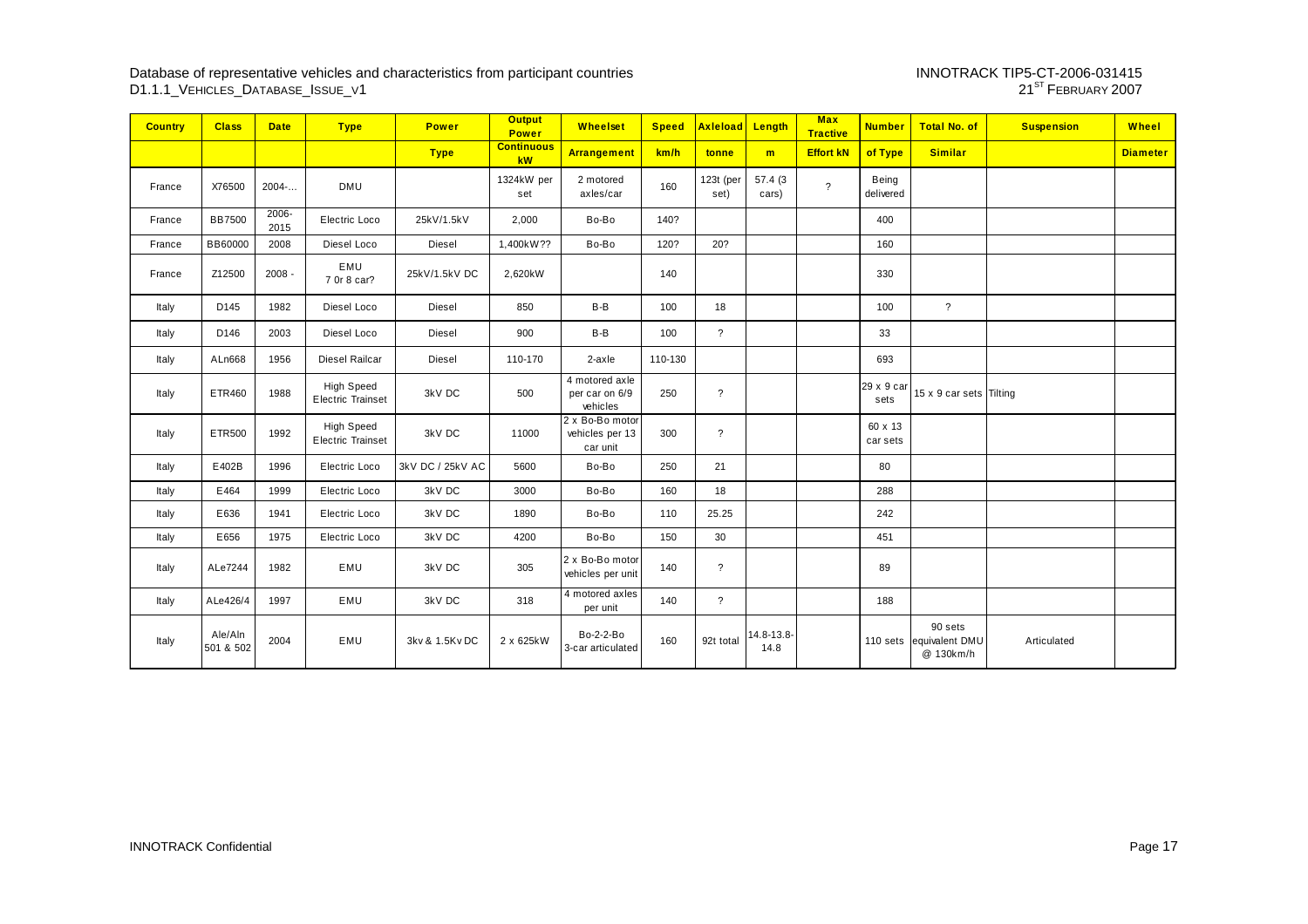# INNOTRACK TIP5-CT-2006-031415<br>21<sup>ST</sup> February 2007

| <b>Country</b> | <b>Class</b> | <b>Date</b>      | <b>Type</b>                                   | <b>Power</b>                   | <b>Output</b><br><b>Power</b>                                      | <b>Wheelset</b>                        | <b>Speed</b>               | <b>Axleload</b>           | Length         | <b>Max</b><br><b>Tractive</b> | <b>Number</b>                               | <b>Total No. of</b>                    | <b>Suspension</b> | Wheel           |
|----------------|--------------|------------------|-----------------------------------------------|--------------------------------|--------------------------------------------------------------------|----------------------------------------|----------------------------|---------------------------|----------------|-------------------------------|---------------------------------------------|----------------------------------------|-------------------|-----------------|
|                |              |                  |                                               | <b>Type</b>                    | <b>Continuous</b><br>kW                                            | <b>Arrangement</b>                     | km/h                       | tonne                     | m              | <b>Effort kN</b>              | of Type                                     | <b>Similar</b>                         |                   | <b>Diameter</b> |
| UK             | Mk4          | 1989             | Passenger Coach                               | n/a                            | n/a                                                                | n/a                                    | 200                        | 10                        |                |                               | 353                                         |                                        |                   |                 |
| UK             | Class 43     | 1976             | Diesel Loco                                   | Diesel                         | 3.4MW per 2<br>power cars;<br>1,320kW<br>continuous /<br>power car | Bo-Bo                                  | 200                        | 17.5                      | 17.8           |                               | 198                                         |                                        |                   |                 |
| UK             | Class 66     | 1998             | Diesel Loco                                   | Diesel                         | 2385                                                               | Co-Co                                  | 120                        | 15                        | 21.35          |                               | 394                                         | Same design<br>used other<br>countries | Steering bogie    |                 |
| UK             | Class 220    | 2000             | DEMU                                          | <b>Diesel</b>                  | 1 x 560kW<br>engine per<br>vehicle<br>(1,880kW)<br>continuous)     | 2 motors per<br>vehicle                | 200                        | 12t<br>$44.5t -$<br>48.1t | 22.8<br>23.9m  |                               | 34 x 4 car<br>and $44x$<br>5 car sets       |                                        |                   |                 |
| UK             | Class 221    | 2000             | DEMU                                          | Diesel                         | 1 x 560kW<br>engine per<br>vehicle<br>(2,350kW<br>continuous)      | 2 motors per<br>vehicle                | 200                        | 14t<br>54.9t<br>58.3t     | 22.8<br>23.9m  |                               | 44 x 5 car<br>sets                          |                                        |                   |                 |
| UK             | Class 390    | 2001             | <b>High Speed</b><br><b>Electric Trainset</b> | 25kV AC                        | 5,100                                                              | 12 traction<br>motors per 9 car<br>set | 200<br>$(225 \text{ max})$ | $\overline{?}$            | 23.9           | 204                           | 53 x 9 car<br>sets                          |                                        | Tilting           |                 |
| <b>UK</b>      | Class 373    | 1992             | <b>High Speed</b><br><b>Electric Trainset</b> | 25kV AC + 3000V<br>and 750V DC | 12,200                                                             | Bo-Bo / 2-2                            | 300                        | varies<br>(15.7t<br>ave)  | 18.7-22.1      |                               | 62 x 10<br>$car + 14x$<br>8 car sets        |                                        | Articulated       |                 |
| UK             | Class 375    | 2001             | EMU                                           | 25kV AC + 750V<br>DC           | 1,500kW                                                            | 6 motor<br>axles/unit                  | 160                        | 36.7-40.7t<br>tare        | 20.4m<br>20.0m |                               | 1318<br>vehicles<br>(mix 3/4/5<br>car sets) |                                        |                   |                 |
| UK             | Class 185    | 2006             | <b>DMU</b>                                    | Diesel                         | 1 x 560kW<br>engine per<br>vehicle                                 | $\overline{?}$                         | 160                        | 13.75                     | 23             |                               | 51 x 3<br>cars sets                         |                                        |                   |                 |
| UK             | Class 156    | 1987             | <b>DMU</b>                                    | <b>Diesel</b>                  | 1 x 213kW<br>engine per<br>vehicle                                 | $\overline{?}$                         | 120                        | 9.5                       | 20             |                               | 662<br>vehicles<br>(mix 1/2/3<br>car sets)  | 662 includes<br>$C150 - 156$           |                   |                 |
| UK             | Mk3          | $1976 -$<br>1984 | Passenger Coach                               | n/a                            | n/a                                                                | n/a                                    | 200                        | (33.6t)                   | 23             |                               | 1124                                        |                                        | BT13 bogie        |                 |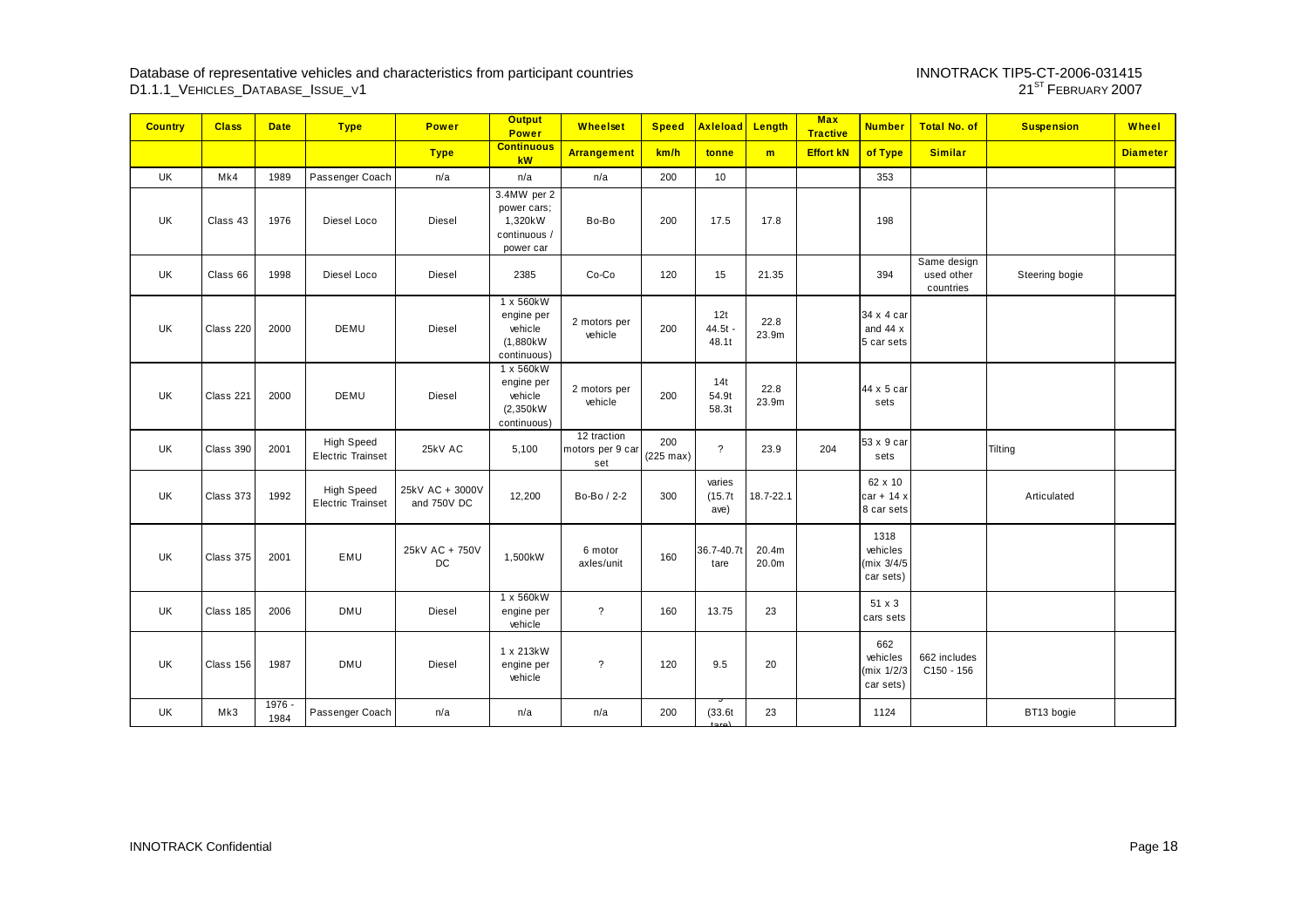## Annex 4: Potential European Representative Vehicles

| <b>Electric Loco</b><br>Bo-Bo | <b>High Speed</b>                                                 | <b>Standard Speed</b>                                                                                                                                     |                                                     |                                                                                                               |  |  |
|-------------------------------|-------------------------------------------------------------------|-----------------------------------------------------------------------------------------------------------------------------------------------------------|-----------------------------------------------------|---------------------------------------------------------------------------------------------------------------|--|--|
|                               | Austria 1016/1116<br>230km/h<br>Sweden X2 loco tilting<br>200km/h | Germany 152<br>140km/h<br>Germany 185<br>140km/h<br><b>Spain 1973</b><br>269 80/160km/h<br>Sweden RC 1-7<br>135-160km/h<br>France 2001<br>BB27000 140km/h |                                                     |                                                                                                               |  |  |
| <b>Diesel Loco</b>            | <b>Bo-Bo</b>                                                      | Co-Co                                                                                                                                                     |                                                     |                                                                                                               |  |  |
|                               | Austria 2016<br>140km/h medium yaw<br>stiffness                   | Germany 1973 232<br>$120$ km/h                                                                                                                            |                                                     |                                                                                                               |  |  |
|                               | Sweden T44 100km/h<br>laden                                       | Poland SU45 120km/h                                                                                                                                       |                                                     |                                                                                                               |  |  |
|                               | UK Class 43 HST<br>200km/h                                        | UK Class 66 120km/h                                                                                                                                       |                                                     |                                                                                                               |  |  |
| <b>EMU</b>                    | 160km/h                                                           | 120km/h                                                                                                                                                   | <b>Novel</b>                                        | <b>Double Decker</b><br>Sweden X40<br>200km/h<br>70t/vehicle<br><b>France 20500</b><br>140km/h<br>70t/vehicle |  |  |
|                               | Italy Ale/Aln 501 502<br>Articulated                              | Austria 1978-87<br>4020/7020/6020                                                                                                                         | Austria<br>4023/4024/4124<br>Articulated 140km/h    |                                                                                                               |  |  |
|                               | UK Class 375                                                      | <b>Spain 2003</b><br>464 120km/h                                                                                                                          |                                                     |                                                                                                               |  |  |
| <b>DMU</b>                    | 200km/h                                                           | 160km/h                                                                                                                                                   | 120km/h<br>Austria 5022                             |                                                                                                               |  |  |
|                               | UK Class 220 DEMU<br>Denmark MG/FG/FH<br>180km/h                  | France X72500<br>UK Class 185                                                                                                                             | articulated                                         |                                                                                                               |  |  |
| <b>High Speed Train</b>       | <b>Non-tilting</b>                                                | <b>Tilting</b>                                                                                                                                            |                                                     |                                                                                                               |  |  |
|                               | France TGV<br>270-320km/h                                         | Czech Rep<br>Class 680 230km/h                                                                                                                            |                                                     |                                                                                                               |  |  |
|                               | Germany ICE3<br>330km/h<br>Italy ETR 500<br>300km/h               | UK Class 390<br>225km/h                                                                                                                                   |                                                     |                                                                                                               |  |  |
| <b>Freight Wagon</b>          | 4-axle<br>Austria<br>Habbinss 28-70<br>Sweden 100km/h<br>laden    | 2-axle<br>Austria<br>Hbbins 24-70<br>Sweden 100km/h<br>laden                                                                                              |                                                     |                                                                                                               |  |  |
| <b>Passenger Coach</b>        | <b>High Speed</b><br>Austria<br>Bmpz 29-91                        | <b>Standard Speed</b><br>Austria<br>Bmz 21 71<br>Czech Rep.<br>Type Bt 120km/h                                                                            | <b>Double Decker</b><br>Germany DBpza753<br>160km/h |                                                                                                               |  |  |